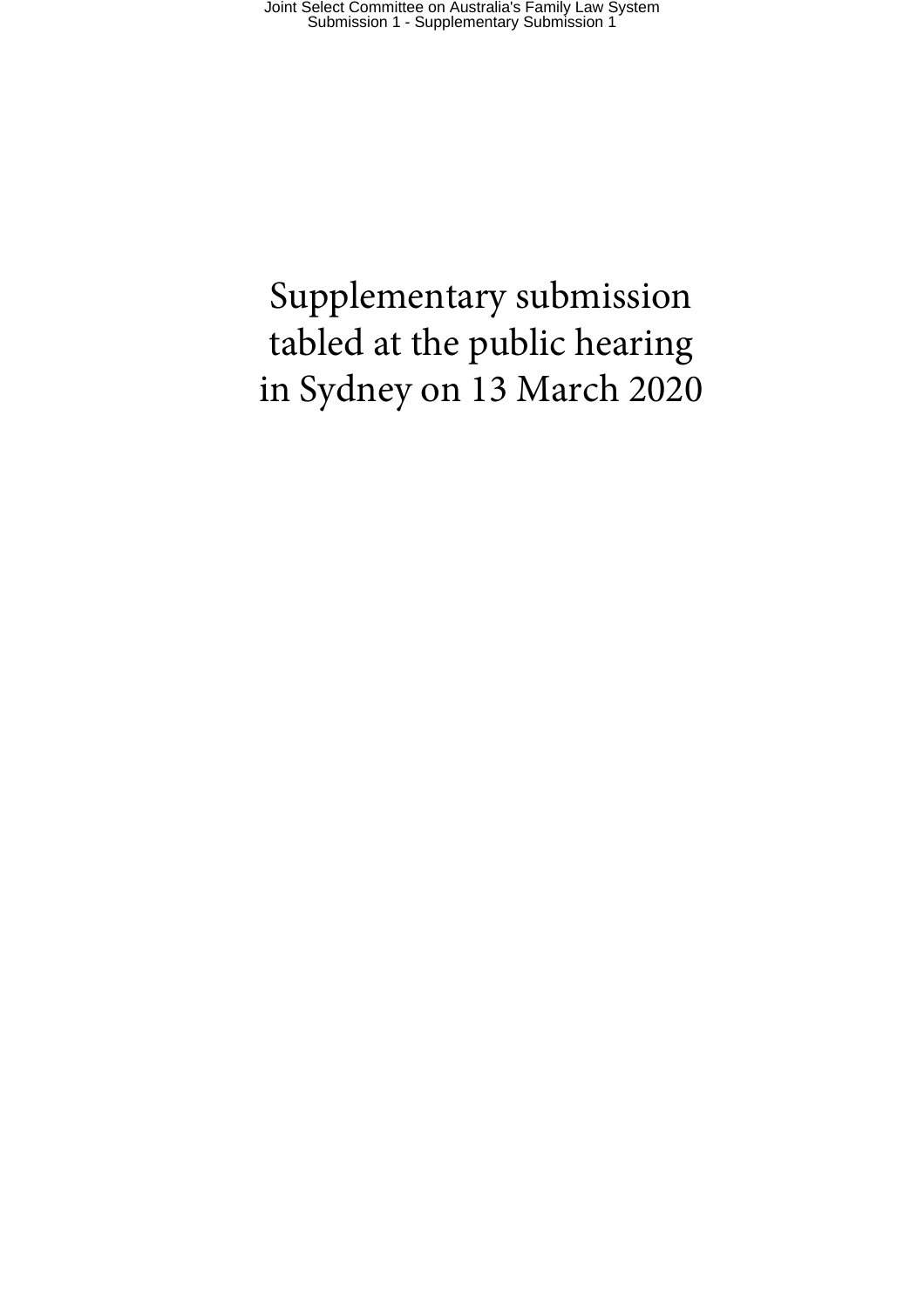Joint Select Committee on Australia's Family Law System Submission 1 - Supplementary Submission 1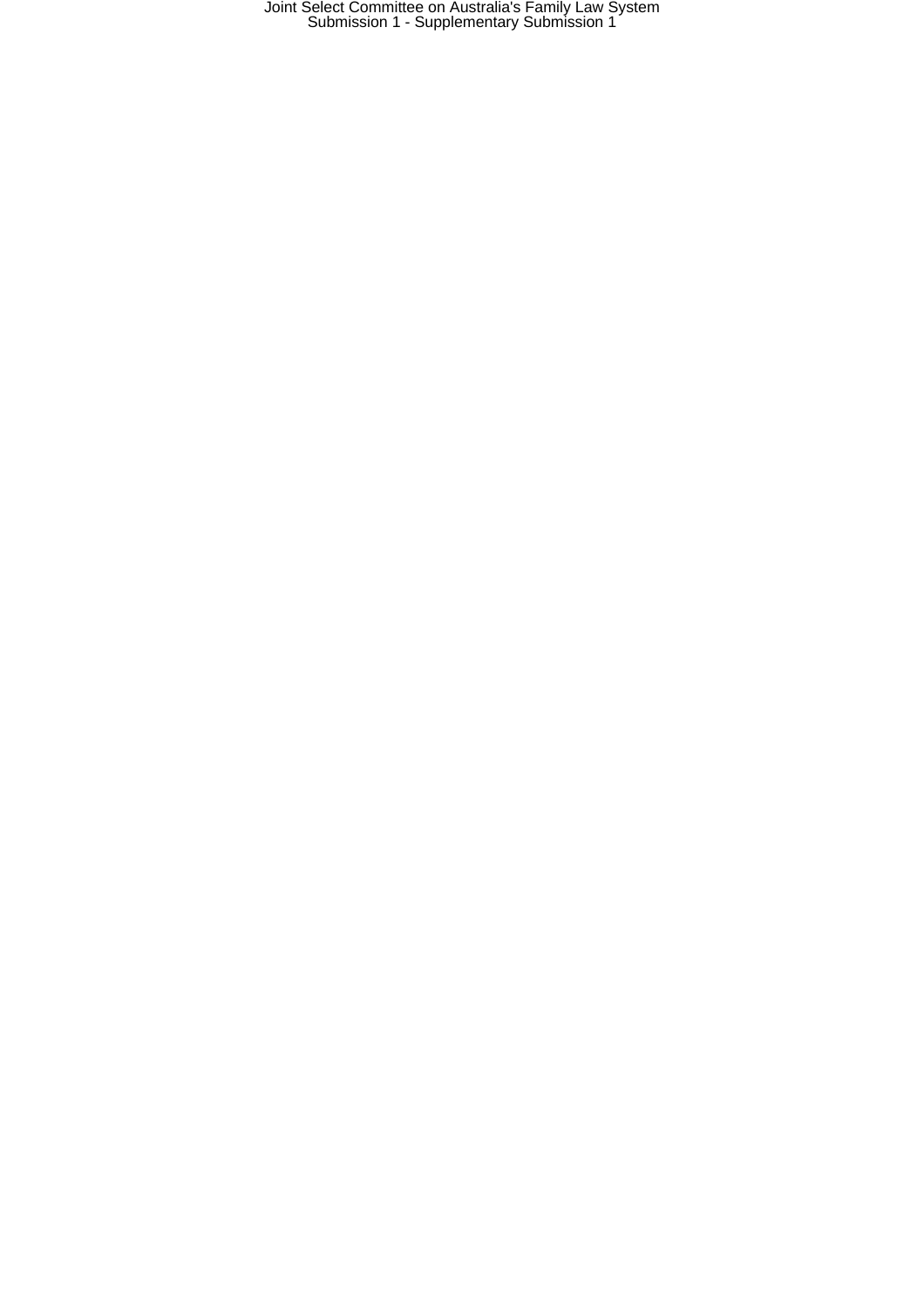## **Supplement 1.1**

#### **DRAFT FAMILY LAW AND CHILD SUPPORT AMENDMENT BILL 2020. Synopsis**

#### **Outline of the Draft Family Law and Child Support Amendment Bill 2020.**

The objective of this bill is to provide fairness and equality in the Family Law and the Child System.

Once having been involved with family law and child support issues, most people will invariably ask themselves one (1) or two (2) of the following questions:

- 1. What was the cause of their unfair and inequitable result?
- 2. How can this system be fixed to prevent this problem from happening to other people, in the future?

The cause of their unfair and inequitable result is an agenda.

This agenda is historical.

Labor governments, since the Whitlam Government of 1972, have had an unfair, profemale agenda.

This has resulted in some extreme outcomes as a result of the Family Law Act 1975, the two (2) child support acts of 1988 and 1989 and the more recent domestic violence legislative changes made in 2011.

We are very supportive of a pro-female agenda where it is necessary. However, the agenda in family law should be gender neutral. The children are the main issue.

Unfortunately, with each new legislative change, the pendulum has swung more and more away from the centre. This benefits no one. At the same time, it creates dysfunctional families, with children being the losers.

We are a conservative-based party and as such, we resist some of these more extreme changes made by previous Labor governments.

If the Family Law and Child Support Amendment Bill 2020 is passed by Parliament, it will help move the pendulum back to the centre.

One of the two main amendments in the Bill is joint residency as the starting point, after either divorce or separation. The other main amendment is to allow for a more realistic cap on child support payments.

Both these two (2) amendments and the other amendments contained in the Bill will help to provide fairness and equality in the Family Law and Child Support System.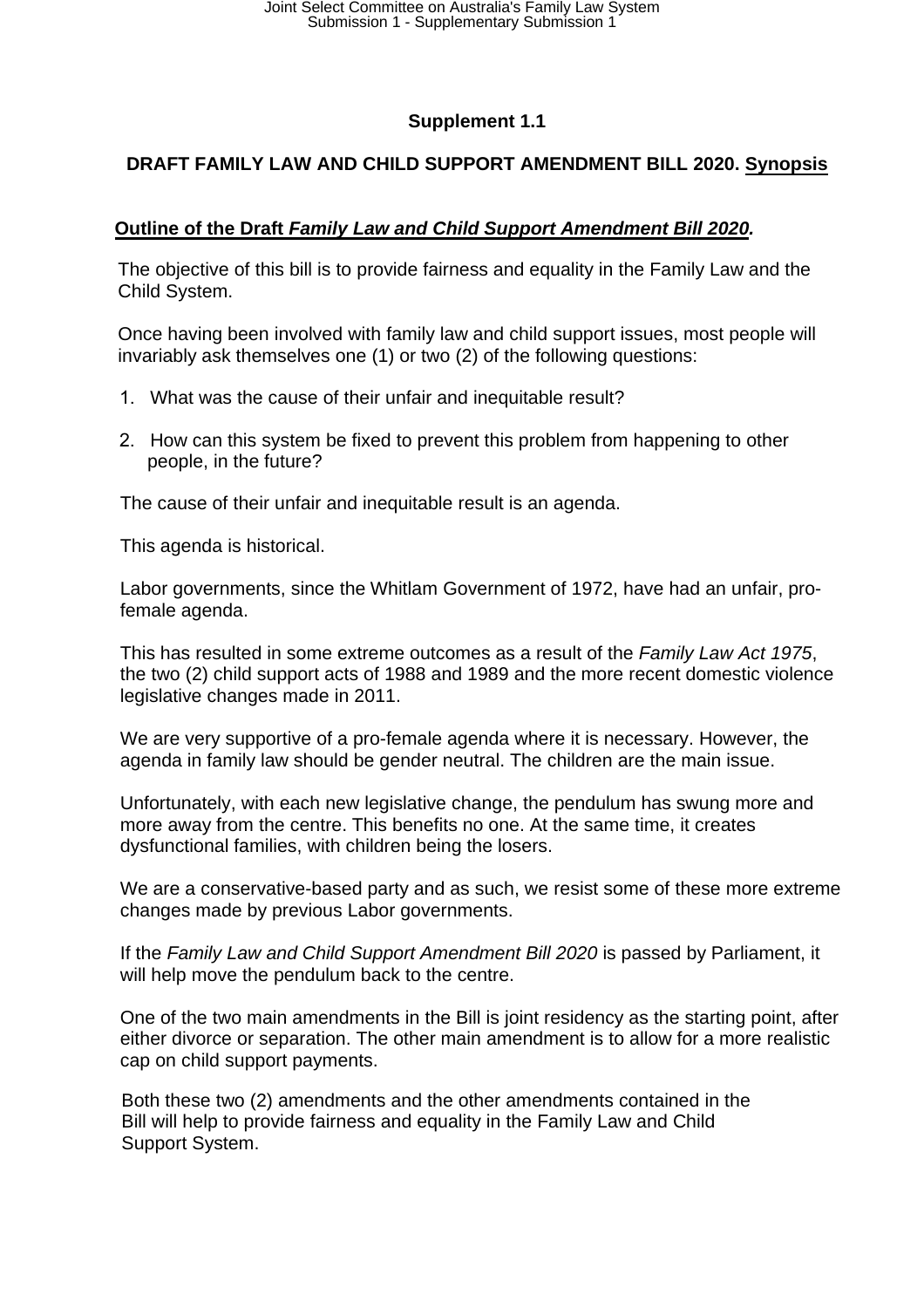Joint Select Committee on Australia's Family Law System Submission 1 - Supplementary Submission 1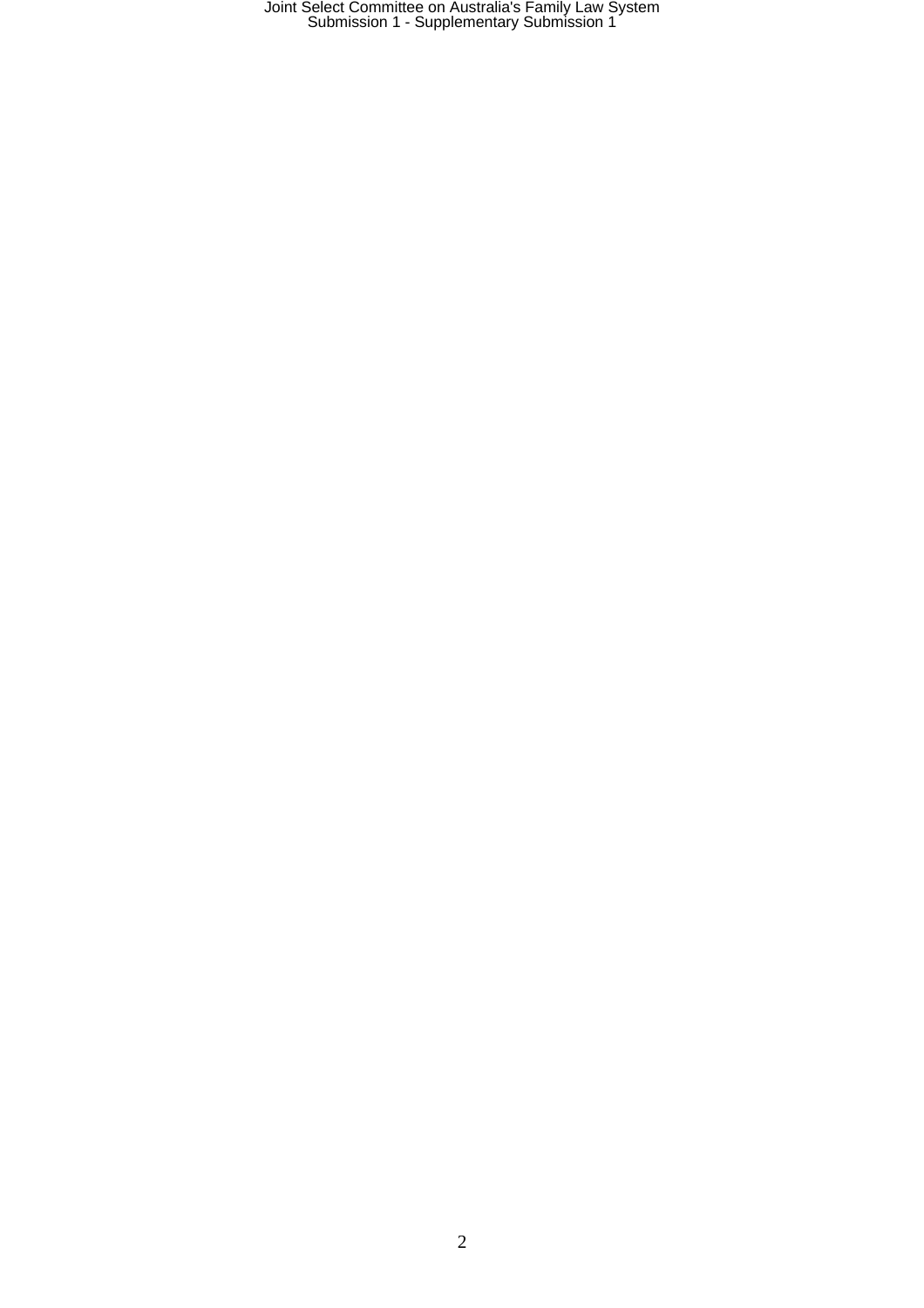## **Supplement 1.2**

2019-2020-2021

The Parliament of the Commonwealth of Australia

THE SENATE

Presented and read a first time

## **(Draft) Family Law and Child Support Amendment Bill 2020**

## **No. , 2020**

(Senator )

**A Bill for an Act to amend the Family Law Act 1975, the Child Support (Assessment) Act 1989 and the Child Support (Registration and Collection) Act 1988 and for other related purposes**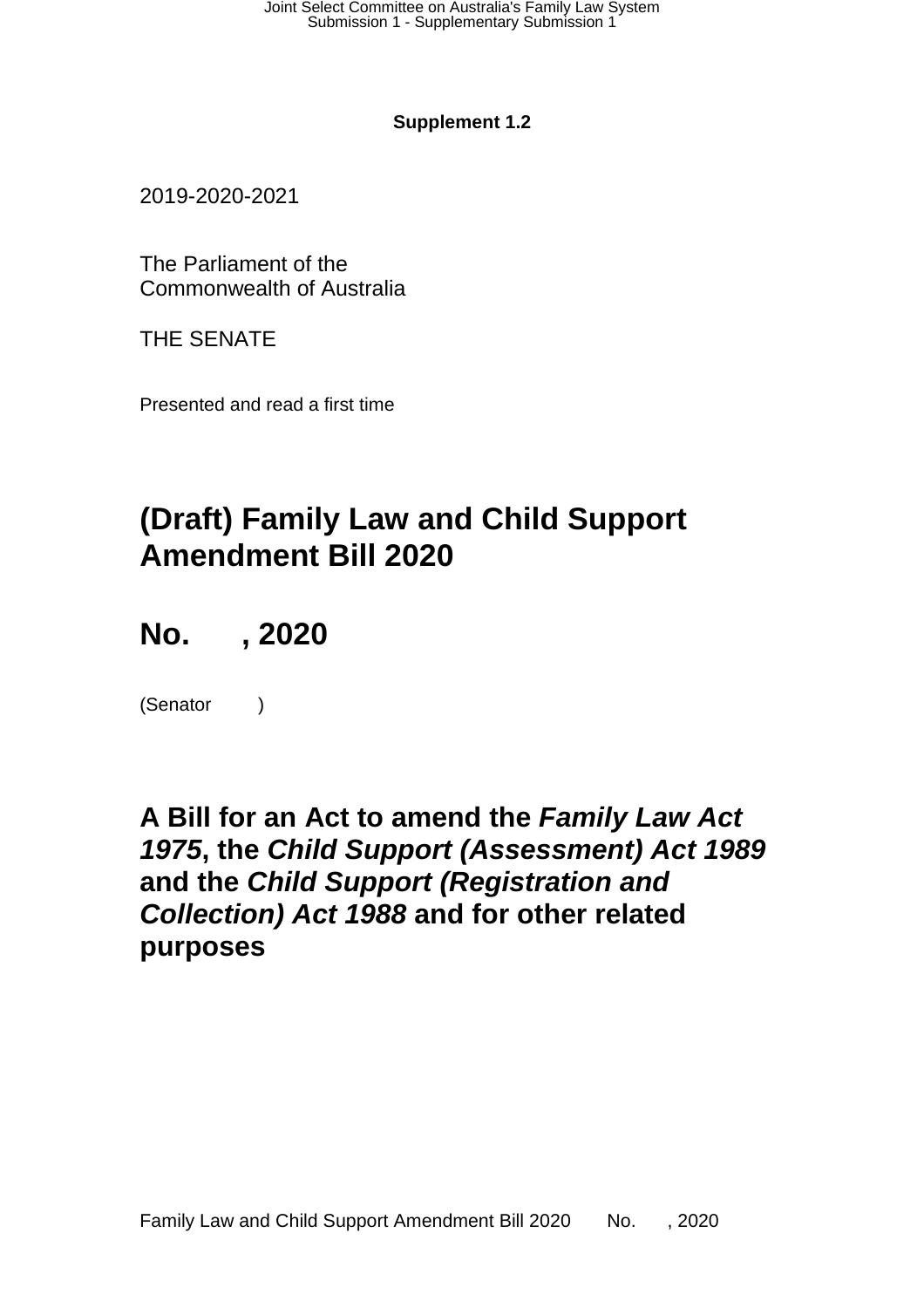**\_\_\_\_\_\_\_\_\_\_\_\_\_\_\_\_\_\_\_\_\_\_\_\_\_\_\_\_\_\_\_\_\_\_\_\_\_\_\_\_\_\_\_\_\_\_\_\_\_\_\_\_\_\_\_\_** 

| Contents |                                                                                                |                |
|----------|------------------------------------------------------------------------------------------------|----------------|
|          | 1<br>$\overline{2}$<br>3.<br>Application of the Acts Interpretation Act 19011<br>4<br>5        |                |
|          | Schedule 1— Rebuttable Presumption of Joint<br><b>Residency</b>                                | $\overline{2}$ |
|          | <b>Family Law Act 1975</b>                                                                     |                |
|          | <b>Schedule 2– Providing Parents with Individual</b><br><b>Rights</b>                          | 4              |
|          | Family Law Act 1975                                                                            |                |
|          | <b>Schedule 3– Restoration of Individual Privacy</b>                                           | 6              |
|          | Child Support (Assessment) Act 1989<br>Child Support (Registration and Collection) Act 1988    |                |
|          | Schedule 4— Remove the Link Between Family Tax<br><b>Benefit Payments and Child Support</b>    | 6              |
|          | Child Support (Assessment) Act 1989<br>A New Tax System (Family Assistance) Act 1999           |                |
|          | <b>Schedule 5— Reduce Court Secrecy and Increase</b><br>the Accountability of the Family Court | 6              |
|          | Family Law Act 1975                                                                            |                |
|          | Schedule 6— Increase the Accountability of the<br><b>Child Support Commonwealth Officers</b>   | 9              |
|          | Administrative Decisions (Judicial Review) Act 1977                                            |                |
|          | <b>Schedule 7— Child Support Registrar to be Governed</b> 9<br>by the Rules of Evidence        |                |
|          |                                                                                                |                |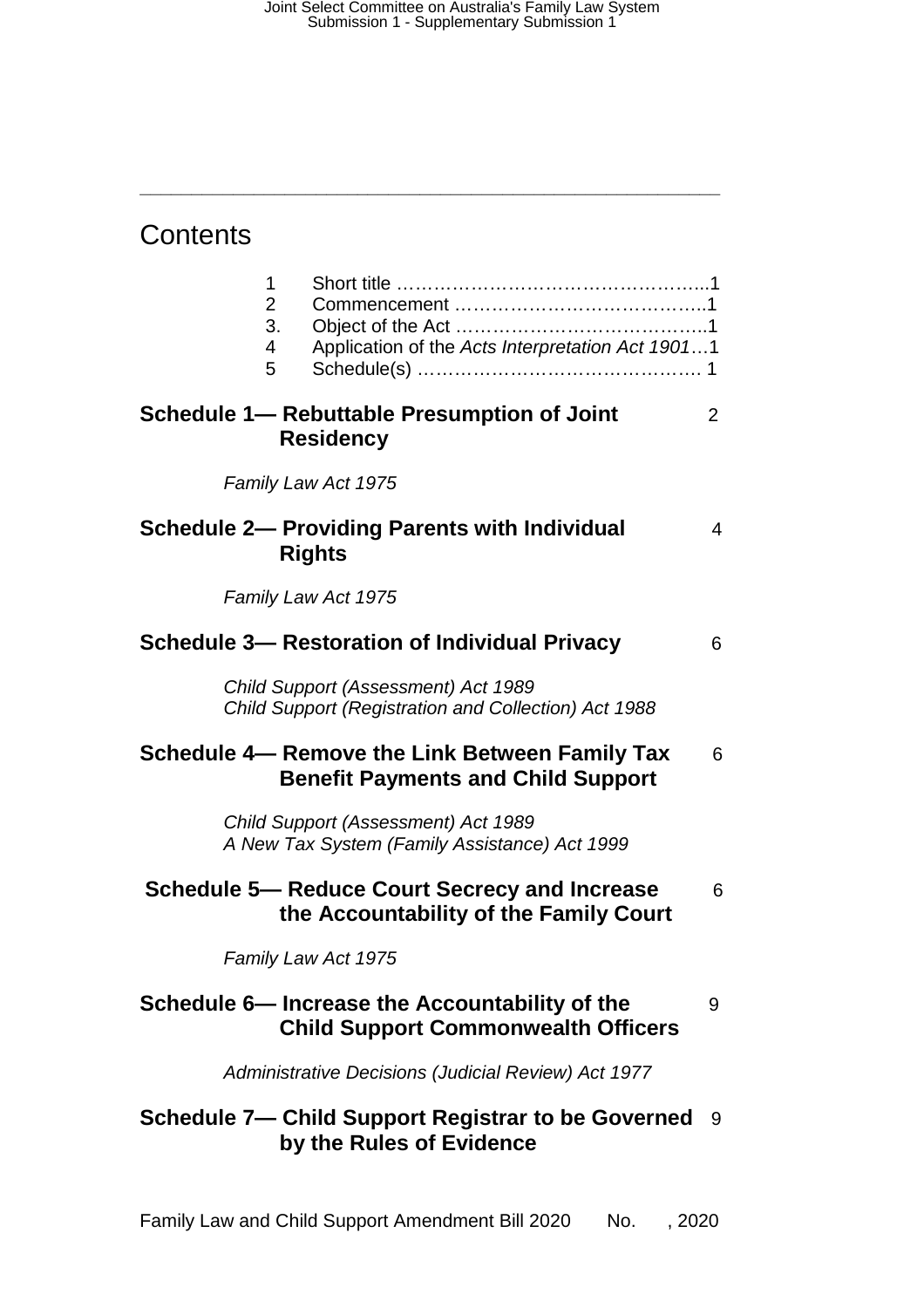Child Support (Assessment) Act 1989 Administrative Appeals Tribunal Act 1975

## **Schedule 8-** Restriction of Access to Tax File **9 Numbers**

Taxation Administration Act 1953 Income Tax Administration Act 1936.

## **Schedule 9- Capping of Child Support Payments** 10

Child Support (Assessment) Act 1989

## **Schedule 10—Assets Acquired Prior to the Marriage** 11 **or the Relationship.**

Family Law Act 1975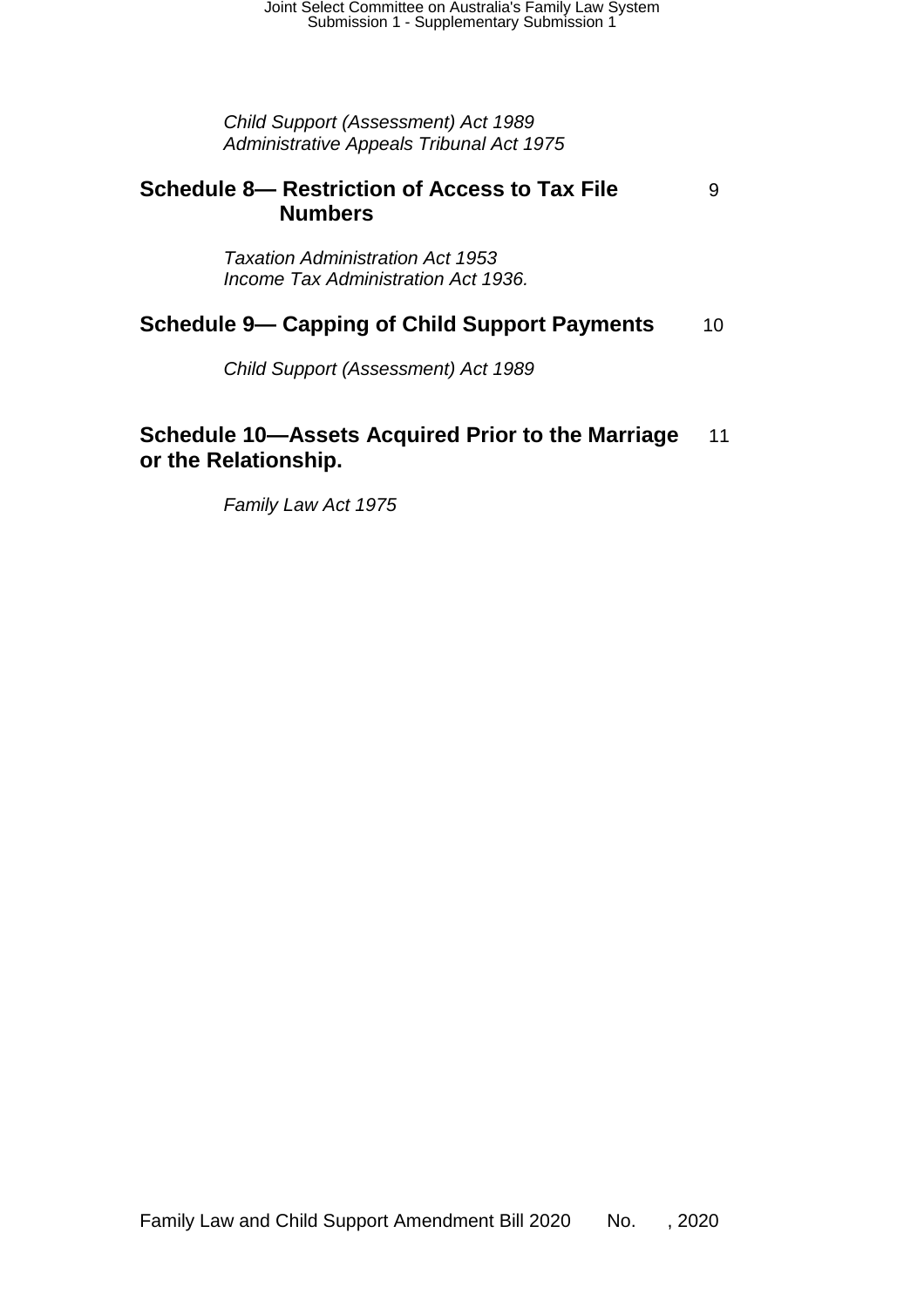## **A Bill for an Act to amend the Family Law Act 1975, the Child**

**Support (Assessment) Act 1989 and the Child Support** 

## **(Registration and Collection) Act 1988 and for other related**

- **purposes.**
- The Parliament of Australia enacts:

## **1 Short title**

This Act may be cited as the Family Law and Child Support 11 Amendment Act 2020.

## **2 Commencement**

This Act commences on the day after it receives the Royal Assent.

#### **3 Object of the Act**

The main object of this Act is to provide fairness and equality in the Family Law and the Child Support System.

## **4. Application of the Acts Interpretation Act 1901**

For the avoidance of doubt, section 15AB of the Acts Interpretation Act 1901 applies to the operation of this Act.

## **5 Schedule(s)**

Each Act that is specified in a Schedule to this Act is amended or repealed as set out in the applicable items in the Schedule concerned, and any other item in a Schedule to this Act has effect according to its terms. 

Family Law and Child Support Amendment Bill 2020 No. , 2020 1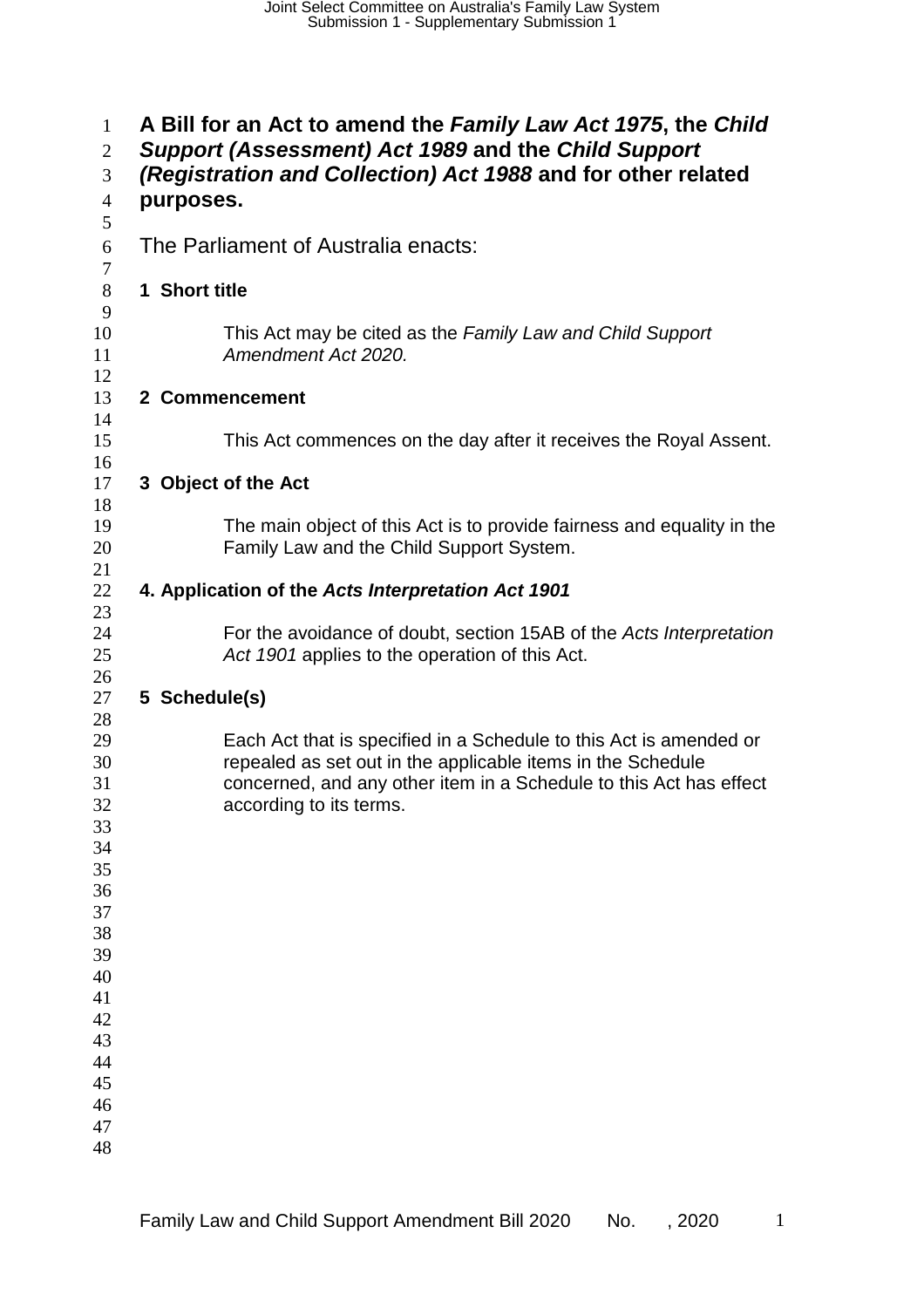| <b>Residency</b>                                                                                                                                                                                                                                                                                                                                       | Schedule 1— Rebuttable Presumption of Joint                                                                                                                                                                                                                                                                                                                                                                                                                       |  |  |  |  |  |
|--------------------------------------------------------------------------------------------------------------------------------------------------------------------------------------------------------------------------------------------------------------------------------------------------------------------------------------------------------|-------------------------------------------------------------------------------------------------------------------------------------------------------------------------------------------------------------------------------------------------------------------------------------------------------------------------------------------------------------------------------------------------------------------------------------------------------------------|--|--|--|--|--|
| Family Law Act 1975                                                                                                                                                                                                                                                                                                                                    |                                                                                                                                                                                                                                                                                                                                                                                                                                                                   |  |  |  |  |  |
| 1. After Division 1 of Part VII                                                                                                                                                                                                                                                                                                                        |                                                                                                                                                                                                                                                                                                                                                                                                                                                                   |  |  |  |  |  |
| Insert:                                                                                                                                                                                                                                                                                                                                                |                                                                                                                                                                                                                                                                                                                                                                                                                                                                   |  |  |  |  |  |
|                                                                                                                                                                                                                                                                                                                                                        | <b>Division 1A-Joint residency</b>                                                                                                                                                                                                                                                                                                                                                                                                                                |  |  |  |  |  |
|                                                                                                                                                                                                                                                                                                                                                        | <b>Subdivision A-Principles</b>                                                                                                                                                                                                                                                                                                                                                                                                                                   |  |  |  |  |  |
|                                                                                                                                                                                                                                                                                                                                                        | 60K Fundamental right of every child                                                                                                                                                                                                                                                                                                                                                                                                                              |  |  |  |  |  |
| This Division recognises the fundamental right of every child to<br>experience the love, guidance and companionship of both parents<br>after their separation or divorce by assuring a child of frequent<br>and continuing contact with both parents and to encourage<br>parents to share the rights, duties and responsibilities of child<br>rearing. |                                                                                                                                                                                                                                                                                                                                                                                                                                                                   |  |  |  |  |  |
|                                                                                                                                                                                                                                                                                                                                                        | 60L Meaning of joint residence order                                                                                                                                                                                                                                                                                                                                                                                                                              |  |  |  |  |  |
|                                                                                                                                                                                                                                                                                                                                                        | In this Division, <i>joint residence order</i> means an order made<br>under subsection 64B(2)(a) designating each parent as a child's<br>residence provider, and providing that residency of the child is<br>shared in such a way as to assure the child of frequent and<br>continuing contact with both parents. The child's contact with each<br>parent must be as equal as possible. A joint residence order<br>obligates the parties to exchange information. |  |  |  |  |  |
|                                                                                                                                                                                                                                                                                                                                                        | Subdivision B-Parenting orders and parenting plans.                                                                                                                                                                                                                                                                                                                                                                                                               |  |  |  |  |  |
|                                                                                                                                                                                                                                                                                                                                                        | <b>60M Parenting orders</b>                                                                                                                                                                                                                                                                                                                                                                                                                                       |  |  |  |  |  |
| (1)                                                                                                                                                                                                                                                                                                                                                    | In deciding to make a residence order in relation to a child,<br>the court must regard the best interests of the child as a<br>primary consideration, as set out in subsections 60CC(2),<br>60CC(2A), 60CC(3) and 60CC(5), in the following order of<br>preference:                                                                                                                                                                                               |  |  |  |  |  |
|                                                                                                                                                                                                                                                                                                                                                        | to both parents jointly in a joint residence order;<br>(a)<br>to either parent;<br>(b)<br>to any other person deemed by the court to be suitable<br>(c)<br>and be able to provide an appropriate and stable<br>environment.                                                                                                                                                                                                                                       |  |  |  |  |  |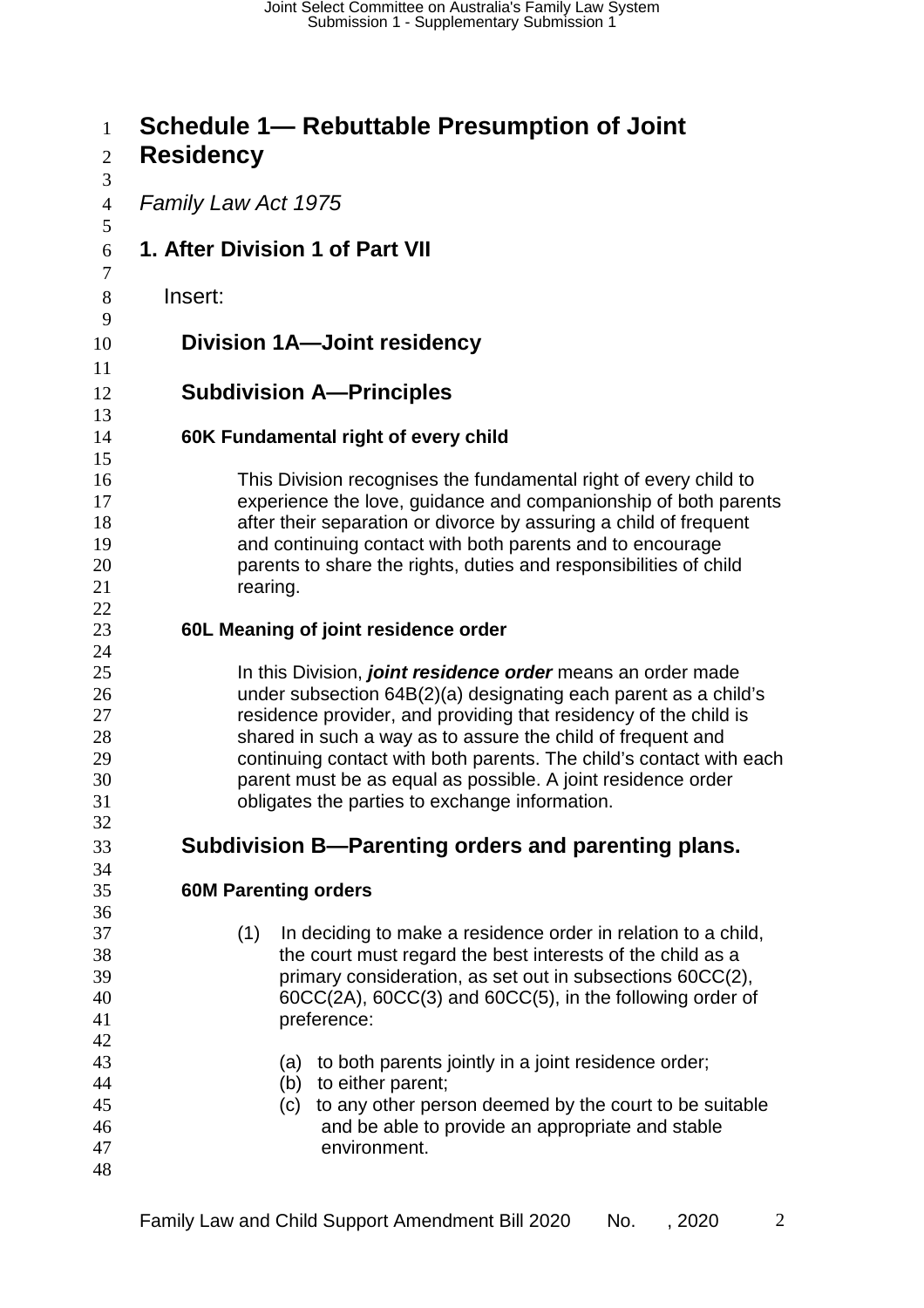| $\mathbf{1}$<br>$\mathbf{2}$<br>3<br>$\overline{4}$<br>5<br>6<br>$\boldsymbol{7}$<br>$8\,$ | (2)                        | In considering whether to make an order under paragraph<br>(1)(b), the court shall have regard, with all the factors set out<br>in subsections $60CC(2)$ , $60CC(2A)$ , $60CC(3)$ and $60CC(5)$ , to<br>which parent is more likely to allow the child frequent and<br>continuing contact with the non-residence provider parent,<br>and may not determine a parent as a designated residence<br>provider because of the parent's gender or race. |
|--------------------------------------------------------------------------------------------|----------------------------|---------------------------------------------------------------------------------------------------------------------------------------------------------------------------------------------------------------------------------------------------------------------------------------------------------------------------------------------------------------------------------------------------------------------------------------------------|
| 9<br>10<br>11<br>12                                                                        | (3)                        | The parent requesting to be the designated residence<br>provider has the burden of proving that a joint residence<br>order would not be in a child's best interest.                                                                                                                                                                                                                                                                               |
| 13<br>14<br>15                                                                             | (4)                        | The parents may agree to a residence order in favour of one<br>parent.                                                                                                                                                                                                                                                                                                                                                                            |
| 16                                                                                         | <b>60N Parenting plans</b> |                                                                                                                                                                                                                                                                                                                                                                                                                                                   |
| 17<br>18<br>19<br>20<br>21                                                                 | order.                     | In making a residence order, the court in its discretion may require<br>the submission of a plan for the implementation of the parenting                                                                                                                                                                                                                                                                                                          |
| 22                                                                                         | <b>600 Presumption</b>     |                                                                                                                                                                                                                                                                                                                                                                                                                                                   |
| 23<br>24<br>25                                                                             | (1)                        | There is a rebuttable presumption that joint residence orders<br>are in the best interests of the child.                                                                                                                                                                                                                                                                                                                                          |
| 26<br>27<br>28<br>29<br>30<br>31                                                           | (2)                        | The presumption in favour of a joint residence order may be<br>rebutted by showing that it is not in the best interests of the<br>child, after consideration of clear and convincing evidence<br>with respect to all the factors in subsections 60CC(2),<br>60CC(2A), 60CC(3) and 60CC(5).                                                                                                                                                        |
| 32<br>33                                                                                   | 60P Reasons.               |                                                                                                                                                                                                                                                                                                                                                                                                                                                   |
| 34<br>35<br>36<br>37<br>38                                                                 | (1)                        | If the court declines to award a joint residence order, the<br>court shall state in its decision the reasons for denying the<br>award.                                                                                                                                                                                                                                                                                                            |
| 39<br>40<br>41<br>42                                                                       | (2)                        | An objection by a parent to a joint residence order is not a<br>sufficient basis for a finding that a joint residence order is not<br>in the best interests of a child, nor is a finding that the<br>parents are hostile to each other.                                                                                                                                                                                                           |
| 43<br>44<br>45<br>46<br>47                                                                 | (3)                        | A statement that a joint residence order is not in the best<br>interests of a child shall not be sufficient to meet the<br>requirements of this Division.                                                                                                                                                                                                                                                                                         |
| 48<br>49                                                                                   | 60Q Modification           |                                                                                                                                                                                                                                                                                                                                                                                                                                                   |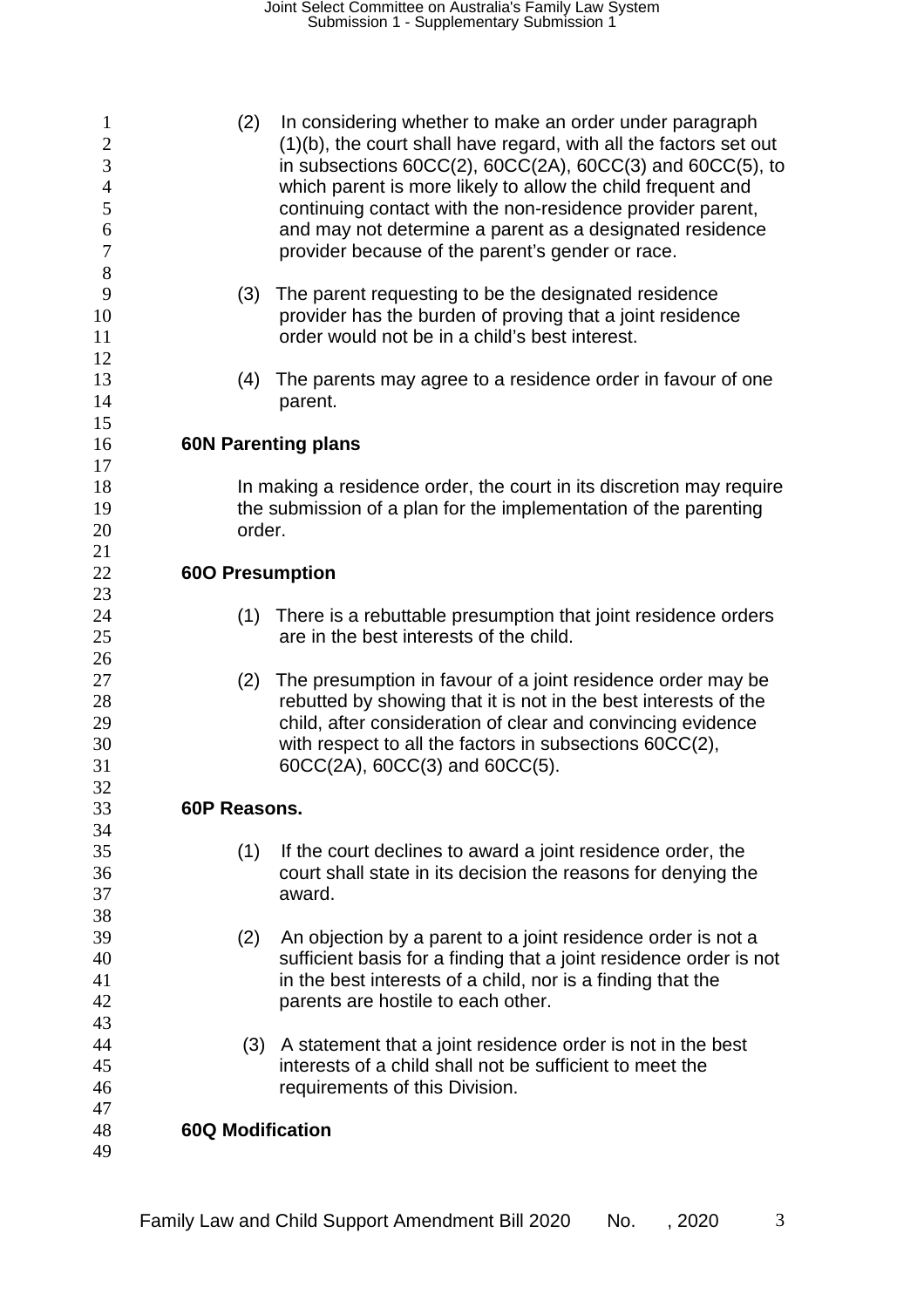| $\mathbf{1}$<br>$\mathbf{2}$<br>3<br>$\overline{4}$<br>5 |                            | (1)                | A joint residence order may be modified or terminated upon<br>the petition of one or both parents or on the court's own<br>motion if it is shown that the best interests of the child require<br>modification or termination of the order. |
|----------------------------------------------------------|----------------------------|--------------------|--------------------------------------------------------------------------------------------------------------------------------------------------------------------------------------------------------------------------------------------|
| 6<br>$\boldsymbol{7}$<br>8<br>9<br>10                    |                            | (2)                | In an application for modification or termination, the court<br>shall consider evidence of substantial or repeated failure of a<br>parent to adhere to the plan for implementing the joint<br>residence order.                             |
| 11<br>12<br>13<br>14                                     |                            | (3)                | The court shall state in its decision the reason for<br>modification or determination of the joint residence order if<br>either parent opposes the modification or termination order.                                                      |
| 15<br>16<br>17<br>18                                     |                            | (4)                | Any order specifying a parent as the child's designated<br>residence provider may be modified at any time to a joint<br>residence order.                                                                                                   |
| 19                                                       |                            | <b>60R Records</b> |                                                                                                                                                                                                                                            |
| 20                                                       |                            |                    | Notwithstanding any other provision of law, unless the court                                                                                                                                                                               |
| 21<br>22                                                 |                            |                    | orders otherwise, access to records and information pertaining to                                                                                                                                                                          |
| 23                                                       |                            |                    | a minor child, including but not limited to medical, dental and                                                                                                                                                                            |
| 24                                                       |                            |                    | school records, shall not be denied to a parent because the parent                                                                                                                                                                         |
| 25<br>26                                                 |                            |                    | is not the designated residence provider.                                                                                                                                                                                                  |
| 27                                                       |                            |                    | 2. After subsection 60CC(2)                                                                                                                                                                                                                |
| 28                                                       |                            |                    |                                                                                                                                                                                                                                            |
| 29                                                       | <b>Delete</b>              |                    |                                                                                                                                                                                                                                            |
| 30                                                       |                            |                    |                                                                                                                                                                                                                                            |
| 31<br>32                                                 |                            |                    | (2A) If there is any inconsistency in applying the considerations set out                                                                                                                                                                  |
| 33                                                       |                            |                    | in subsection (2), the court is to give greater weight to the<br>consideration set out in paragraph (2)(b).                                                                                                                                |
| 34                                                       |                            |                    |                                                                                                                                                                                                                                            |
| 35                                                       | <b>Insert</b>              |                    |                                                                                                                                                                                                                                            |
| 36                                                       |                            |                    |                                                                                                                                                                                                                                            |
| 37                                                       |                            |                    | (2A) If there is any inconsistency in applying the considerations set out                                                                                                                                                                  |
| 38                                                       |                            |                    | in subsection (2), the court is to give greater weight to the                                                                                                                                                                              |
| 39                                                       |                            |                    | consideration set out in paragraph (2)(a).                                                                                                                                                                                                 |
| 40                                                       |                            |                    |                                                                                                                                                                                                                                            |
| 41                                                       |                            |                    | Schedule 2- Providing Parents with Individual                                                                                                                                                                                              |
| 42<br>43                                                 | <b>Rights</b>              |                    |                                                                                                                                                                                                                                            |
| 44<br>45                                                 | <b>Family Law Act 1975</b> |                    |                                                                                                                                                                                                                                            |
| 46                                                       |                            |                    | 1. Deletion and insertion to various sections and sub-                                                                                                                                                                                     |
| 47                                                       | sections.                  |                    |                                                                                                                                                                                                                                            |
| 48                                                       |                            |                    |                                                                                                                                                                                                                                            |
|                                                          |                            |                    |                                                                                                                                                                                                                                            |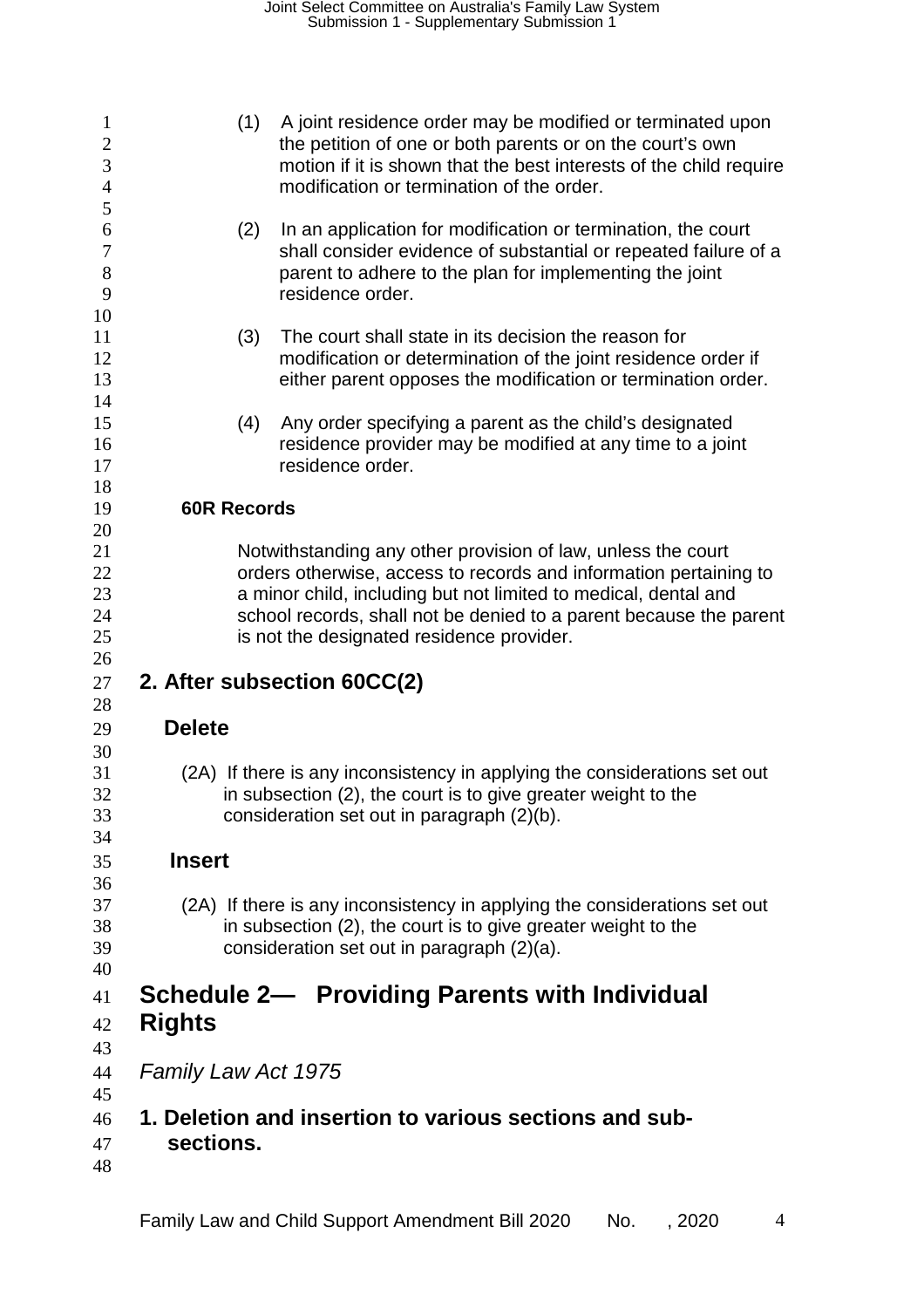1 Delete the word "paramount" and insert the word "primary" in its place in<br>
2 the following sections and sub-sections and respective index references, 2 the following sections and sub-sections and respective index references,<br>3 headings and notes. headings and notes. 

| 5      | i.        | Index reference at S60CA                                                           |
|--------|-----------|------------------------------------------------------------------------------------|
| 6      | ii.       | Index reference at S65AA                                                           |
| $\tau$ | iii.      | Index reference at S67L                                                            |
| 8      | iv.       | Index reference at S67V                                                            |
| 9      | v.        | Heading at S60CA                                                                   |
| 10     | vi.       | S60CA                                                                              |
| 11     | vii.      | S60CB(1)                                                                           |
| 12     | viii.     | Note at S60CB(1)                                                                   |
| 13     | ix.       | S60CG(1)                                                                           |
| 14     | Х.        | 60D(1)(a)                                                                          |
| 15     | xi.       | 63B(e)                                                                             |
| 16     | xii.      | 63H(2)                                                                             |
| 17     | xiii.     | Heading at S65AA                                                                   |
| 18     | xiv.      | S65AA                                                                              |
| 19     | XV.       | Note 1 at $65DAA(1)$                                                               |
| 20     | xvi.      | Note 1 at 65DAA(2)                                                                 |
| 21     | xvii.     | Note at 65DAA(7)                                                                   |
| 22     | xviii.    | 65(L)(2)                                                                           |
| 23     | xix.      | 65LA(2)                                                                            |
| 24     | XX.       | Heading at S67L                                                                    |
| 25     | xxi.      | S67L                                                                               |
| 26     | xxii.     | Heading at 67V                                                                     |
| 27     | xxiii.    | <b>S67V</b>                                                                        |
| 28     | xxiv.     | S67ZC(2)                                                                           |
| 29     | XXV.      | S68L(1)                                                                            |
| 30     | xxvi.     | S68S(1)(e)                                                                         |
| 31     | xxvii.    | Note at $68S(1)(e)$                                                                |
| 32     | xxviii.   | S69ZX(4)                                                                           |
| 33     | xxix.     | S70NBA(2)                                                                          |
| 34     |           |                                                                                    |
| 35     |           | 2. Deletion and insertion to various sections and sub-                             |
| 36     | sections. |                                                                                    |
| 37     |           |                                                                                    |
| 38     |           | Delete the definite article "the" before the word "primary" and insert the         |
| 39     |           | indefinite article "a" in its place in the following sections and sub-sections and |
| 40     | notes.    |                                                                                    |
| 41     |           |                                                                                    |
| 42     | i.        | S60CA                                                                              |
| 43     | ii.       | S60CB(1)                                                                           |
| 44     | iii.      | Note at S60CB(1)                                                                   |
| 45     | iv.       | S60CG(1)                                                                           |
| 46     | V.        | 60D(1)(a)                                                                          |
| 47     | vi.       | 63B(e)                                                                             |
| 48     | vii.      | 63H(2)                                                                             |
| 49     | viii.     | S65AA                                                                              |
| 50     | ix.       | Note 1 at 65DAA(1)                                                                 |

Family Law and Child Support Amendment Bill 2020 No. , 2020 5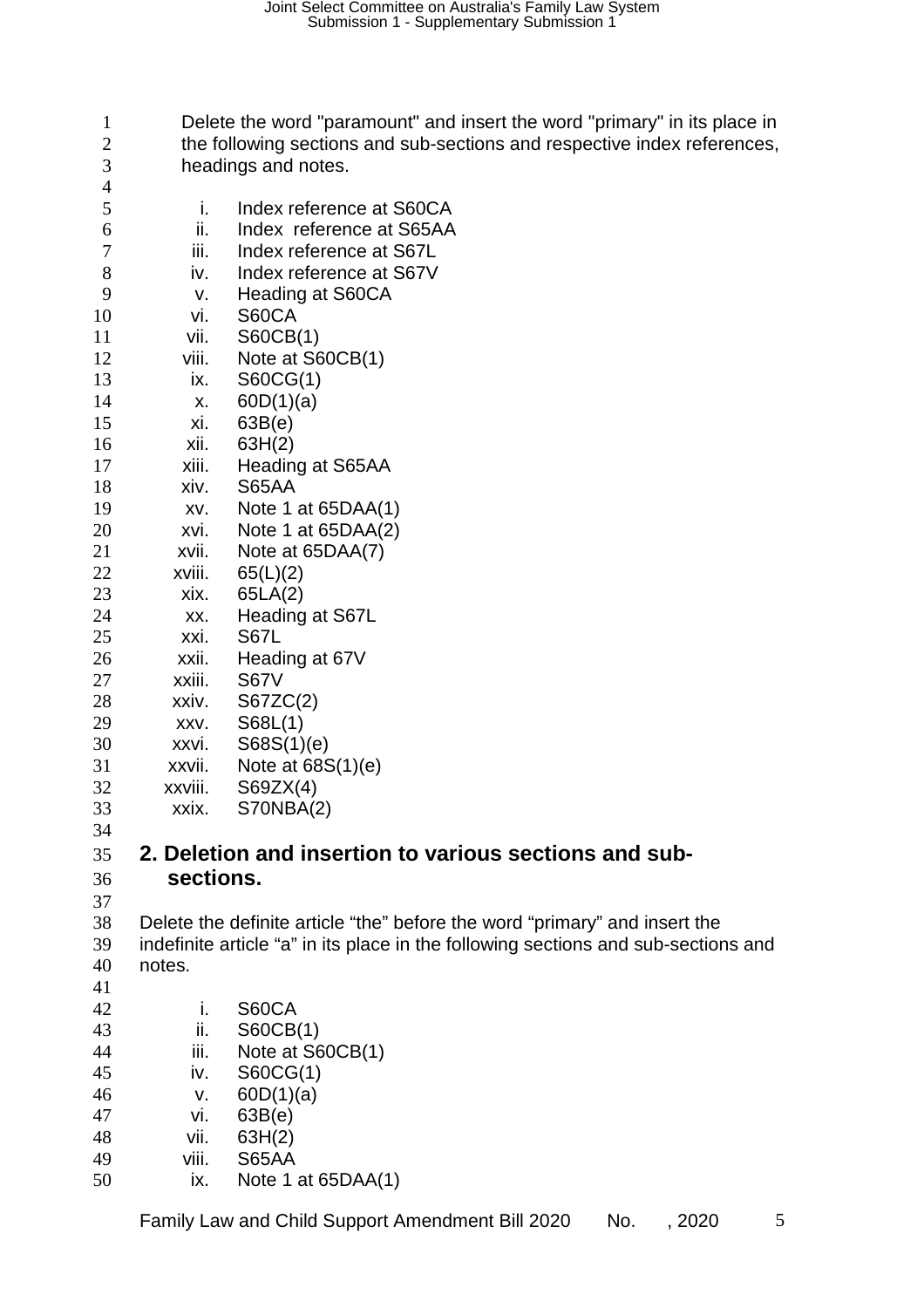x. Note 1 at 65DAA(2) xi. Note at 65DAA(7) xii. 65(L)(2) xiii. 65LA(2) xiv. S67L xv. S67V xvi. S67ZC(2) xvii. S68L(1) xviii. S68S(1)(e) xix. S69ZX(4) xx. S70NBA(2) **Schedule 3— Restoration of Individual Privacy**  Child Support (Assessment) Act 1989 Child Support (Registration and Collection) Act 1988 **1. Delete**  20 Delete the whole of section 16C of the Child Support (Registration and Collection) Act 1988 "Registrar may require Commissioner to provide information" **2. Delete**  Delete the whole of section 150D of the Child Support (Assessment) Act 1989 "Registrar may require Commissioner to provide information" **Schedule 4— Remove the Link Between Family Tax Benefit Payments and Child Support**  Child Support (Assessment) Act 1989 A New Tax System (Family Assistance) Act 1999 **1. Delete**  Delete the whole of section 151A of the Child Support (Assessment) Act 1989, "Procedure where person making election is receiving more than the base rate of family tax benefit Part A" **2. Delete**  Delete clause 10 of Schedule 1 of A New Tax System (Family Assistance) Act 1999. "Effect of certain maintenance rights." **Schedule 5— Reduce Court Secrecy and Increase the Accountability of the Family Court** 

Family Law and Child Support Amendment Bill 2020 No. , 2020 6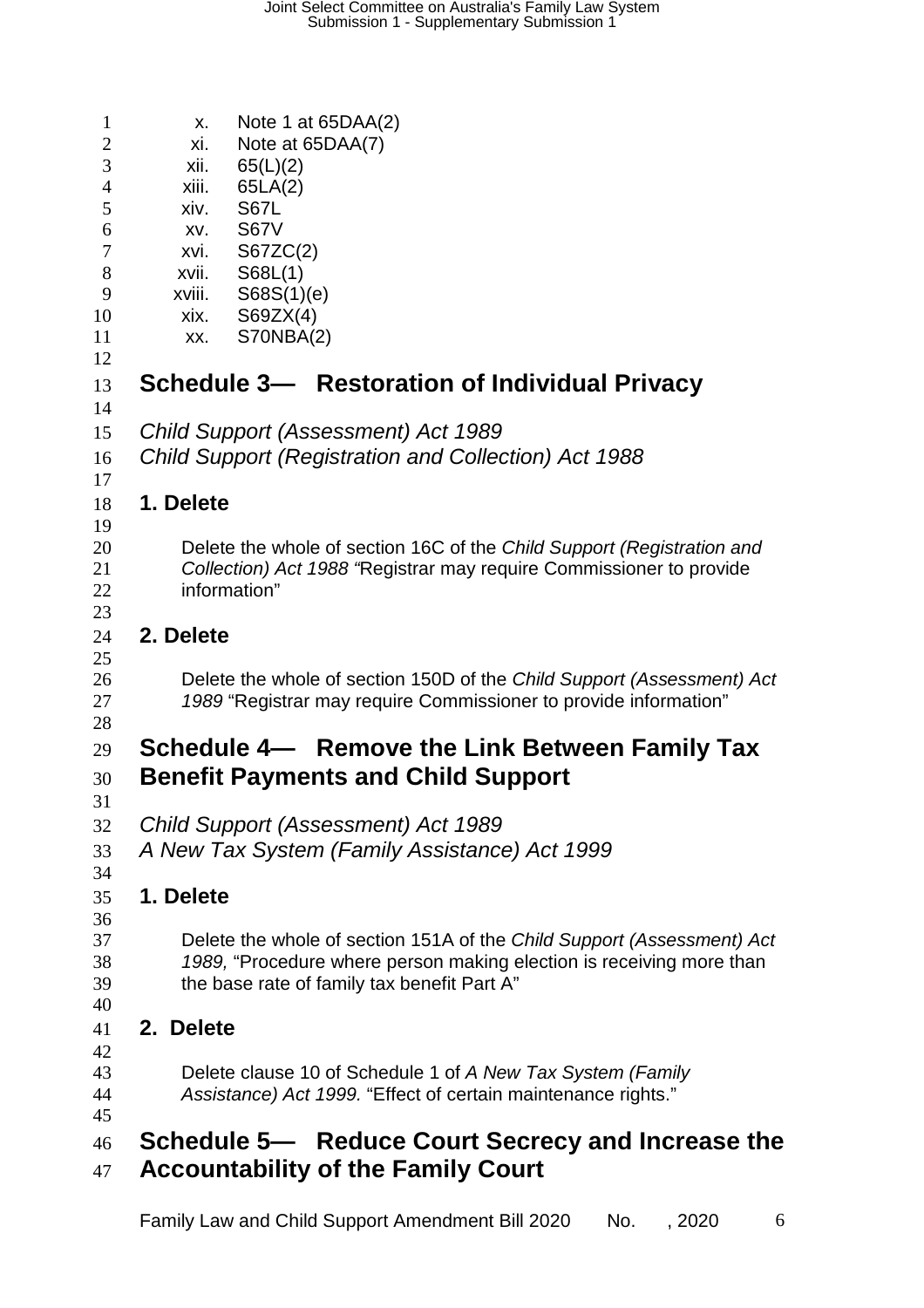| $\mathbf{1}$<br>$\sqrt{2}$ | <b>Family Law Act 1975</b>                                                                                       |                                                                                                                                                                                                                                               |  |  |  |  |  |
|----------------------------|------------------------------------------------------------------------------------------------------------------|-----------------------------------------------------------------------------------------------------------------------------------------------------------------------------------------------------------------------------------------------|--|--|--|--|--|
| 3                          |                                                                                                                  |                                                                                                                                                                                                                                               |  |  |  |  |  |
| $\overline{4}$<br>5        | 1. Delete                                                                                                        |                                                                                                                                                                                                                                               |  |  |  |  |  |
| 6<br>$\boldsymbol{7}$<br>8 | Delete the whole of section 121 of the Family Law Act 1975, "Restriction<br>on publication of court proceedings" |                                                                                                                                                                                                                                               |  |  |  |  |  |
| 9<br>10                    | 2. Insert                                                                                                        |                                                                                                                                                                                                                                               |  |  |  |  |  |
| 11<br>12                   |                                                                                                                  | Insert a new section 121                                                                                                                                                                                                                      |  |  |  |  |  |
| 13<br>14                   |                                                                                                                  | Section 121. Publication of court proceedings                                                                                                                                                                                                 |  |  |  |  |  |
| 15<br>16<br>17             |                                                                                                                  | (1) In the case of family proceedings in a court, that has jurisdiction<br>under the Family Law Act 1975, it shall not be lawful for a person to<br>whom this subsection applies-                                                             |  |  |  |  |  |
| 18<br>19<br>20<br>21       | (a)                                                                                                              | to print or publish, or cause or procure to be printed or<br>published, in a newspaper or periodical, or                                                                                                                                      |  |  |  |  |  |
| 22<br>23<br>24<br>25<br>26 | (b)                                                                                                              | to include, or cause or procure to be included, in a programme<br>included in a programme service for reception in Australia, any<br>particulars of the proceedings other than such particulars as<br>are mentioned in subsection (1A) below. |  |  |  |  |  |
| 27<br>28                   |                                                                                                                  | $(1A)$ The particulars referred to in subsection $(1)$ above are-                                                                                                                                                                             |  |  |  |  |  |
| 29<br>30<br>31             | (a)                                                                                                              | the names, addresses and occupations of the parties and<br>witnesses;                                                                                                                                                                         |  |  |  |  |  |
| 32<br>33<br>34<br>35       | (b)                                                                                                              | the grounds of the application, and a concise statement of the<br>charges, defences and counter-charges in support of which<br>evidence has been given;                                                                                       |  |  |  |  |  |
| 36<br>37<br>38             | (c)                                                                                                              | submissions on any point of law arising in the course of the<br>proceedings and the decision of the court on the submissions;                                                                                                                 |  |  |  |  |  |
| 39<br>40<br>41             | (d)                                                                                                              | the decision of the court, and any observations made by the<br>court in giving it.                                                                                                                                                            |  |  |  |  |  |
| 42<br>43                   |                                                                                                                  | (1B) Subsection (1) above applies—                                                                                                                                                                                                            |  |  |  |  |  |
| 44<br>45<br>46             | (a)                                                                                                              | in relation to paragraph (a) of that subsection, to the proprietor,<br>editor or publisher of the newspaper or periodical, and                                                                                                                |  |  |  |  |  |
| 47<br>48<br>49             | (b)                                                                                                              | in relation to paragraph (b) of that subsection, to any body<br>corporate which provides the service in which the programme<br>is included and to any person having functions in relation to                                                  |  |  |  |  |  |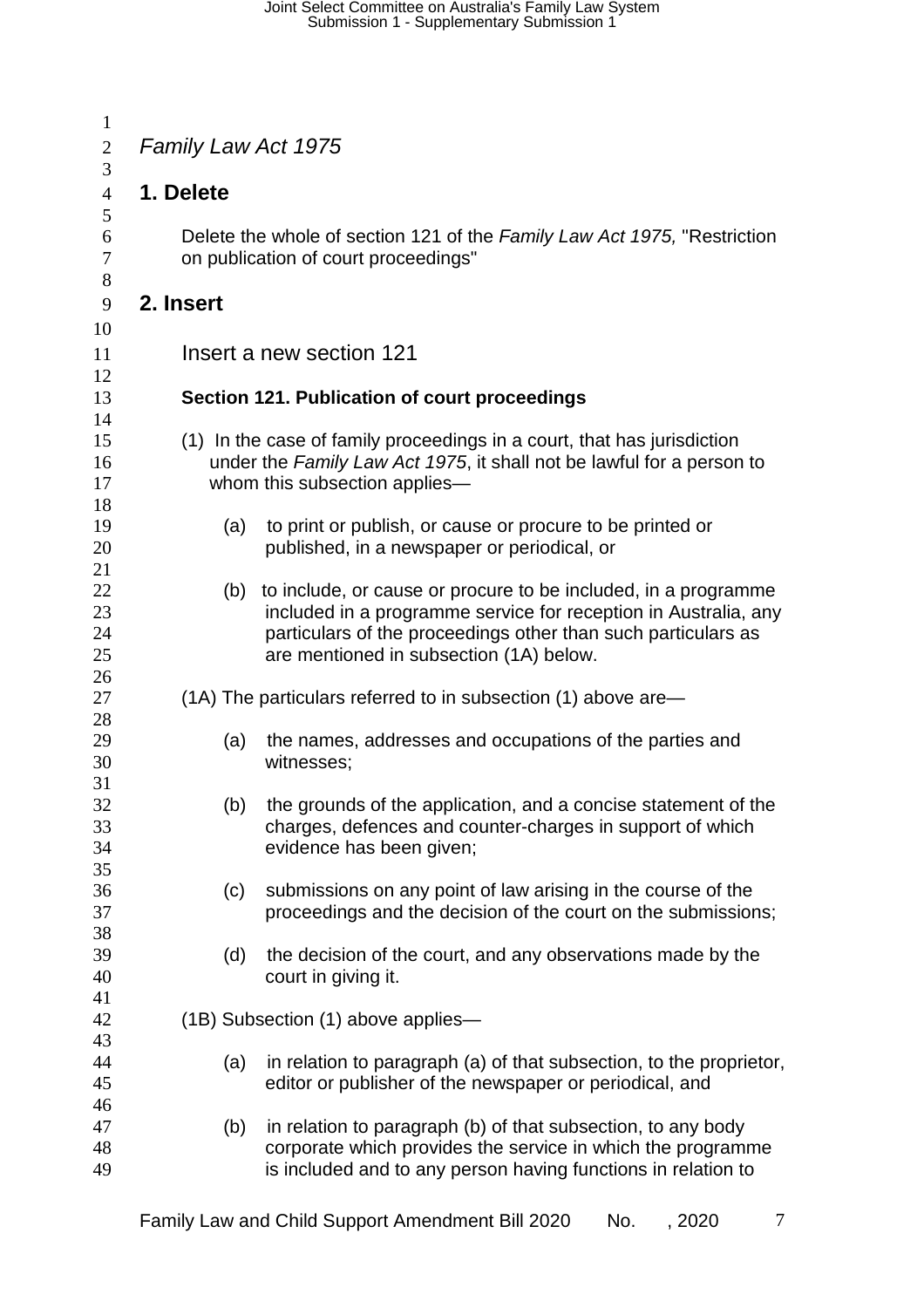| $\mathbf{1}$<br>$\overline{c}$ |             | the programme corresponding to those of an editor of a<br>newspaper.                                                                     |
|--------------------------------|-------------|------------------------------------------------------------------------------------------------------------------------------------------|
| 3                              |             |                                                                                                                                          |
| $\overline{4}$<br>5            | (2)         | Any person acting in contravention of this section shall be liable on<br>summary conviction to fine the person not more than 60 penalty  |
| 6                              |             | units.                                                                                                                                   |
| $\boldsymbol{7}$               |             |                                                                                                                                          |
| 8                              | (3)         | No prosecution for an offence under this section shall be begun                                                                          |
| 9                              |             | without the consent of the Attorney General or the delegated                                                                             |
| 10                             |             | representative.                                                                                                                          |
| 11                             |             |                                                                                                                                          |
| 12<br>13                       | (4)         | Nothing in this section shall prohibit the printing or publishing of any                                                                 |
| 14                             |             | matter in a newspaper or periodical of a technical character bona<br>fide intended for circulation among members of the legal or medical |
| 15                             |             | professions.                                                                                                                             |
| 16                             |             |                                                                                                                                          |
| 17                             |             | 3. Insert a new section 121A.                                                                                                            |
| 18                             |             |                                                                                                                                          |
| 19                             |             | Section 121A. Privacy for children involved in certain proceedings.                                                                      |
| 20                             |             |                                                                                                                                          |
| 21                             | (1)         | No person shall publish to the public at large or any section of the                                                                     |
| 22<br>23                       |             | public any material which is intended, or likely, to identify-                                                                           |
| 24                             |             | any child as being involved in any proceedings before a court,<br>(a)                                                                    |
| 25                             |             | in which any power under the Family Law Act 1975, may be                                                                                 |
| 26                             |             | exercised by the court with respect to that or any other child; or                                                                       |
| 27                             |             |                                                                                                                                          |
| 28                             |             | an address or school as being that of a child involved in any<br>(b)                                                                     |
| 29                             |             | such proceedings.                                                                                                                        |
| 30<br>31                       |             | In any proceedings for an offence under this section it shall be a                                                                       |
| 32                             | (2)         | defence for the accused to prove that he did not know, and had no                                                                        |
| 33                             |             | reason to suspect, that the published material was intended, or                                                                          |
| 34                             |             | likely, to identify the child.                                                                                                           |
| 35                             |             |                                                                                                                                          |
| 36                             | (3)         | Any person who contravenes this section shall be guilty of an                                                                            |
| 37                             |             | offence and liable, on summary conviction, to a fine not exceeding                                                                       |
| 38                             |             | 60 penalty units.                                                                                                                        |
| 39                             |             |                                                                                                                                          |
| 40                             | 3. Replace. |                                                                                                                                          |
| 41<br>42                       |             |                                                                                                                                          |
| 43                             |             | Delete the wording of section 102PC and insert the following<br>wording in its place:                                                    |
| 44                             |             |                                                                                                                                          |
| 45                             |             | If there is any inconsistency in applying the considerations set out in this                                                             |
| 46                             |             | part and between sections 121 and 121A, the court is to give greater                                                                     |
| 47                             |             | weight to the considerations as set out in sections 121 and 121A.                                                                        |
| 48                             |             |                                                                                                                                          |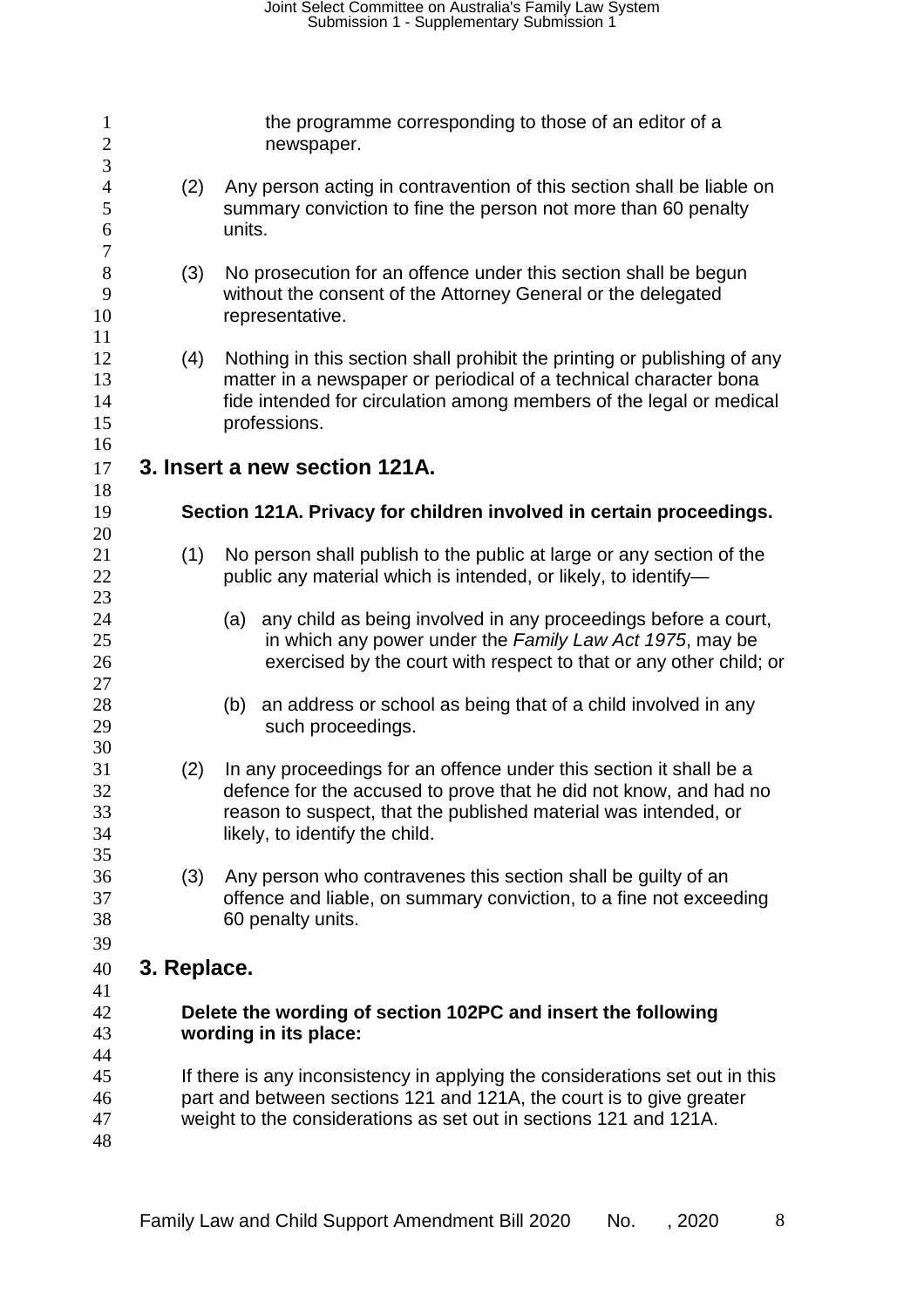| Schedule 6- Increase the Accountability of the Child<br><b>Support Commonwealth Officers</b>                                                                   |
|----------------------------------------------------------------------------------------------------------------------------------------------------------------|
| <b>Administrative Decisions (Judicial Review) Act 1977</b>                                                                                                     |
| 1. Delete                                                                                                                                                      |
| Delete paragraph (s) of Schedule 1 of the Administrative Decisions<br>(Judicial Review) Act 1977.                                                              |
| Schedule 7— Child Support Registrar to be governed<br>by the rules of evidence                                                                                 |
| Child Support (Assessment) Act 1989<br><b>Administrative Appeals Tribunal Act 1975</b>                                                                         |
| 1. Replace                                                                                                                                                     |
| Delete sub-section 98H(4) of the Child Support (Assessment) Act 1989.<br>"Procedure for dealing with application" and insert new sub-section<br>98H(4)         |
| (4) In any hearing before the Registrar, and any inquiry or investigation<br>carried out by the Registrar, the Registrar is bound by any rules of<br>evidence. |
| 2. Add                                                                                                                                                         |
| Add an additional sentence to the end of sub-section 33(1) of<br>Administrative Appeals Tribunal Act 1975 – "Procedure of Tribunal"                            |
| This is with the exception of child support matters, where the Tribunal is<br>to be bound by the rules of evidence                                             |
| <b>Schedule 8-Restriction of Access to Tax File</b>                                                                                                            |
| Numbers.                                                                                                                                                       |
| <b>Taxation Administration Act 1953</b><br>Income Tax Administration Act 1936.                                                                                 |
| 1 Paragraph 8WA(1AA)(b) of the Taxation Administration Act 1953<br>After paragraph "(g)," delete paragraph "(ga),".                                            |
| 2. Paragraphs 8WB(1)(d) and (e) of the Taxation Administration Act 1953<br>After paragraph "(g)," delete paragraph "(ga),".                                    |
| No.<br>Family Law and Child Support Amendment Bill 2020<br>, 2020<br>9                                                                                         |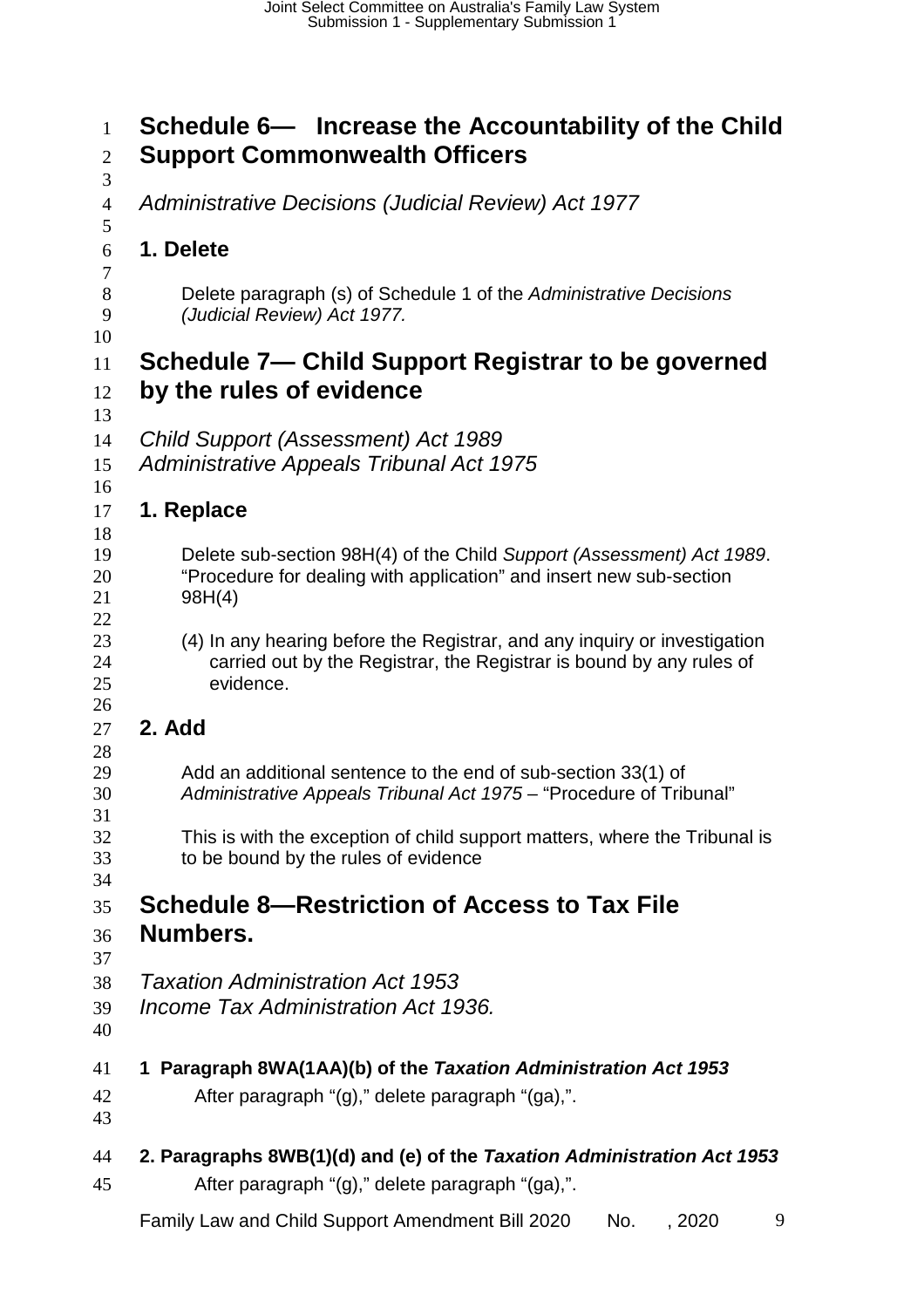| $\mathbf{1}$                                    |                                                          |                                                                                                                                                                                |  |  |  |  |
|-------------------------------------------------|----------------------------------------------------------|--------------------------------------------------------------------------------------------------------------------------------------------------------------------------------|--|--|--|--|
| $\overline{c}$<br>3                             | Act 1936.                                                | 3 Section 202 "Objects of this part" of the Income Tax Administration                                                                                                          |  |  |  |  |
| 4                                               | After paragraph (g), delete the following paragraph (ga) |                                                                                                                                                                                |  |  |  |  |
| 5<br>6<br>7<br>8<br>9                           | 1988; and                                                | (ga) to facilitate the administration of the Child Support (Assessment)<br>Act 1989 and the Child Support (Registration and Collection) Act                                    |  |  |  |  |
| 10                                              |                                                          | 4. Table 1 of section 355-65 of the Taxation Administration Act 1953.                                                                                                          |  |  |  |  |
| 11<br>12<br>13                                  |                                                          | Delete the following wording in Table 1                                                                                                                                        |  |  |  |  |
| 14<br>15<br>16                                  |                                                          | 7. the Child Support Registrar  is for the purpose of administering<br>the Child Support (Registration and Collection) Act 1988 or the<br>Child Support (Assessment) Act 1989. |  |  |  |  |
| 17<br>18                                        |                                                          | Schedule 9—Capping of Child Support Payments.                                                                                                                                  |  |  |  |  |
| 19<br>Child Support (Assessment) Act 1989<br>20 |                                                          |                                                                                                                                                                                |  |  |  |  |
| 21<br>22                                        | 1. Delete and Insert                                     |                                                                                                                                                                                |  |  |  |  |
| 23<br>24<br>25<br>26                            | insert the following table.                              | Delete "The Costs of the Children Table", in Item 1 of Schedule 1 and                                                                                                          |  |  |  |  |
| 27                                              |                                                          | 1 The Costs of the Children Table                                                                                                                                              |  |  |  |  |
| 28<br>29                                        |                                                          | The Costs of the Children Table has effect.                                                                                                                                    |  |  |  |  |
|                                                 |                                                          | <b>Costs of the Children Table</b>                                                                                                                                             |  |  |  |  |
|                                                 |                                                          | Parents' combined child support income or<br>parent's child support income                                                                                                     |  |  |  |  |
|                                                 |                                                          | <b>Fraction of</b><br>$0$ to $0.5$<br><b>MTAWE</b>                                                                                                                             |  |  |  |  |
|                                                 |                                                          | <b>Child support</b><br><b>Children</b>                                                                                                                                        |  |  |  |  |
|                                                 |                                                          | <b>Costs of the children</b>                                                                                                                                                   |  |  |  |  |
|                                                 |                                                          | All children aged 0-12 years                                                                                                                                                   |  |  |  |  |

**1 child** 23%

**All children aged 13+ years** 

**1 child** 17% **2 children** 24% **3 children** 27%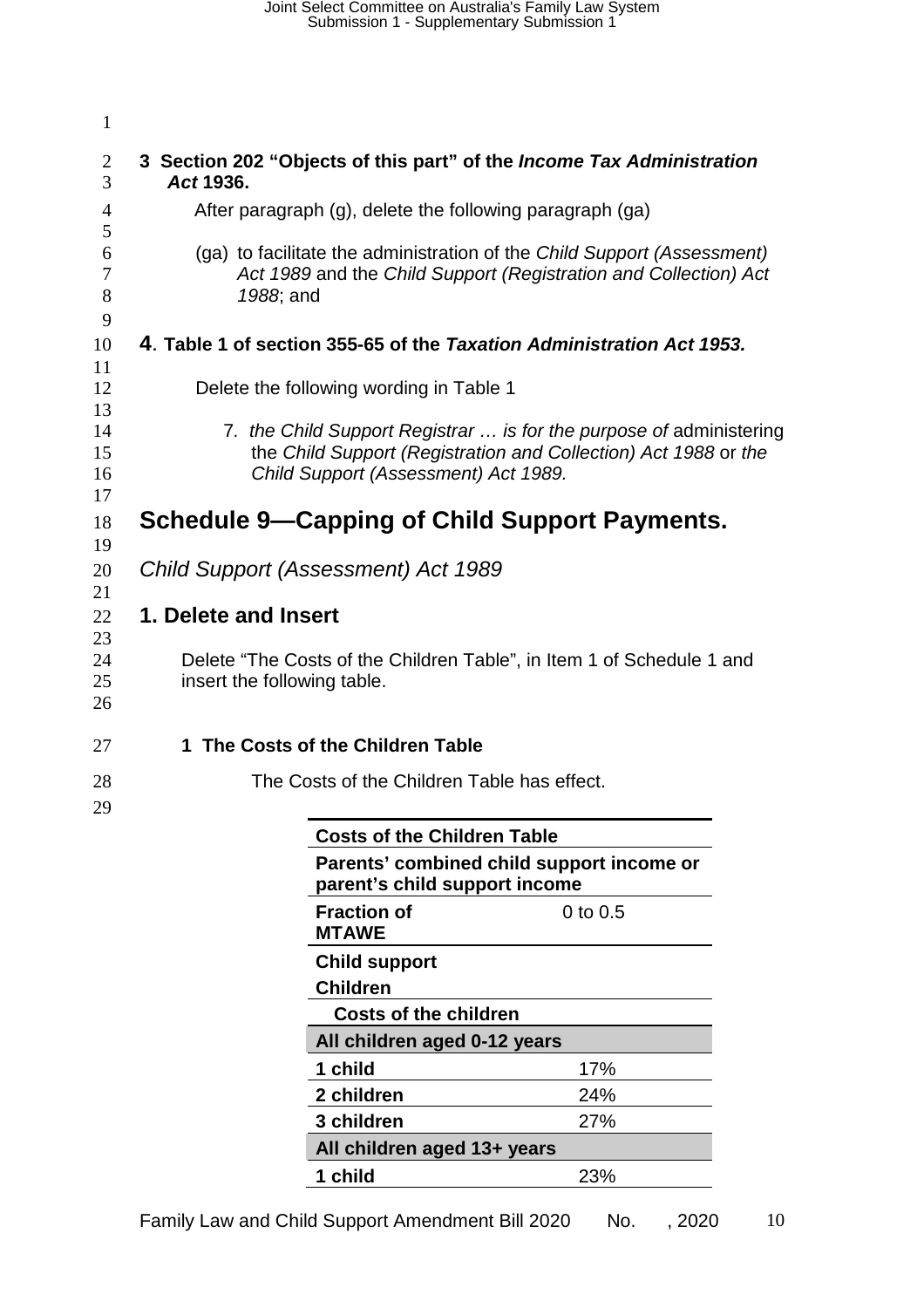| <b>Costs of the Children Table</b>                                         |              |  |
|----------------------------------------------------------------------------|--------------|--|
| Parents' combined child support income or<br>parent's child support income |              |  |
| <b>Fraction of</b><br><b>MTAWE</b>                                         | $0$ to $0.5$ |  |
| 2 children                                                                 | 29%          |  |
| 3 children                                                                 | 32%          |  |
| At least one child aged 0-12 years and one<br>child aged 13+ years         |              |  |
| 2 children                                                                 | 26.5%        |  |
| 3 children                                                                 | 29.5%        |  |

#### 

### **2. Insert**

Insert the following note at the bottom of the above "The Costs of the Children Table":

The maximum parents' combined child support income or parent's child support income is to be 0.5 of MTAWE.

 

## **Schedule 10—Assets Acquired Prior to the Marriage or the Relationship.**

Family Law Act 1975

## **1. Insert new item as sub-section 79(3)**

| 18 |                                                                    |
|----|--------------------------------------------------------------------|
| 19 | (3) When making orders in property settlement and in               |
| 20 | superannuation splitting proceedings, the courts are to include in |
| 21 | the orders, but to exclude from consideration, the value of the    |
| 22 | assets and superannuation acquired prior to the marriage or        |
| 23 | relationship. The value of these assets and superannuation are     |
| 24 | to remain in the possession of the individual that had the         |
| 25 | ownership of the assets at that time. This is not to affect the    |
| 26 | distribution of any of the other assets and other superannuation   |
| 27 | and any other orders that are made in these proceedings.           |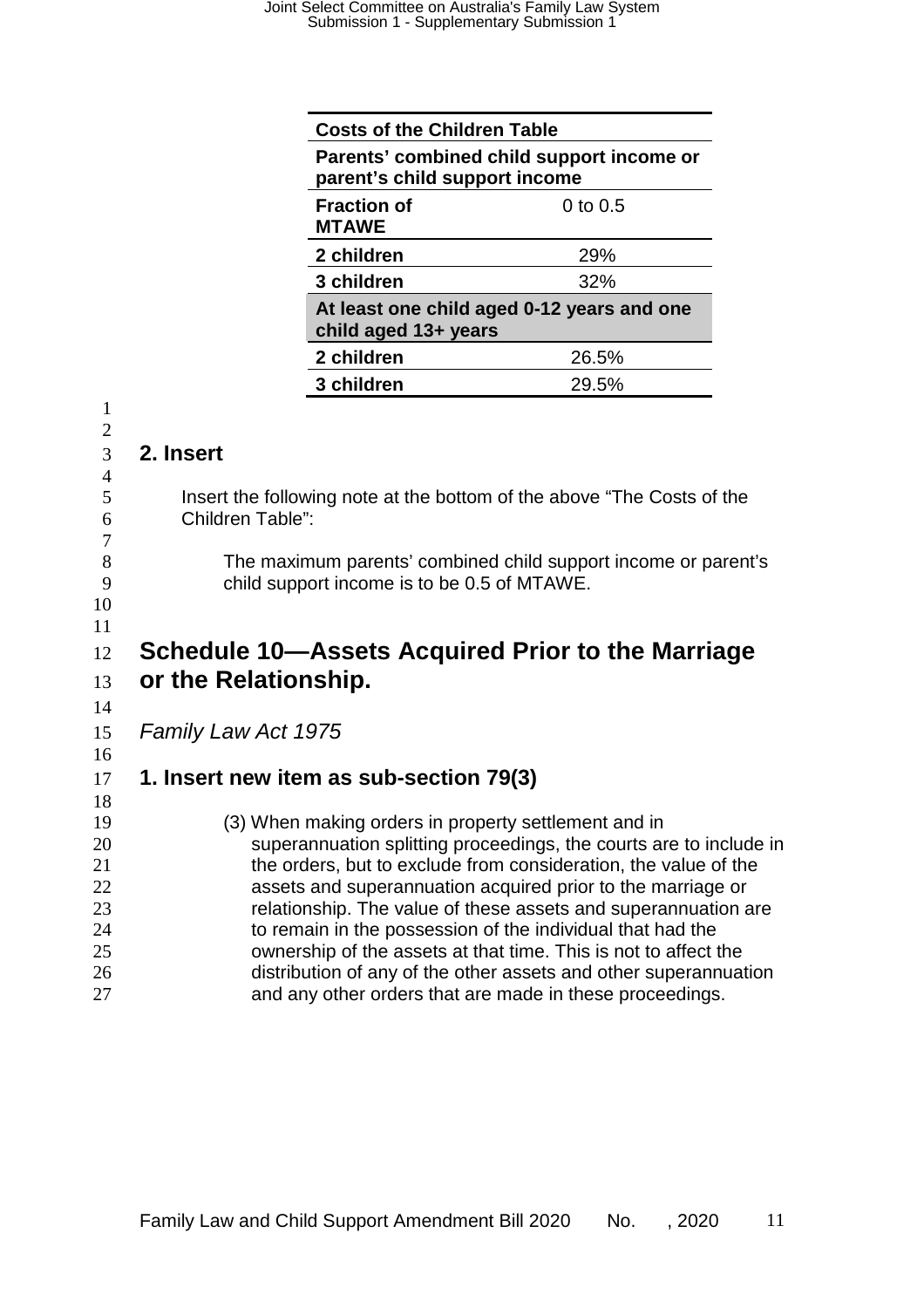#### **2019-2020-2021**

## **THE PARLIAMENT OF THE COMMONWEALTH OF AUSTRALIA**

**SENATE**

**Supplement 1.3** 

## **(DRAFT) FAMILY LAW AND CHILD SUPPORT AMENDMENT BILL 2020**

**(DRAFT) EXPLANATORY MEMORANDUM** 

**(Circulated by Senator )**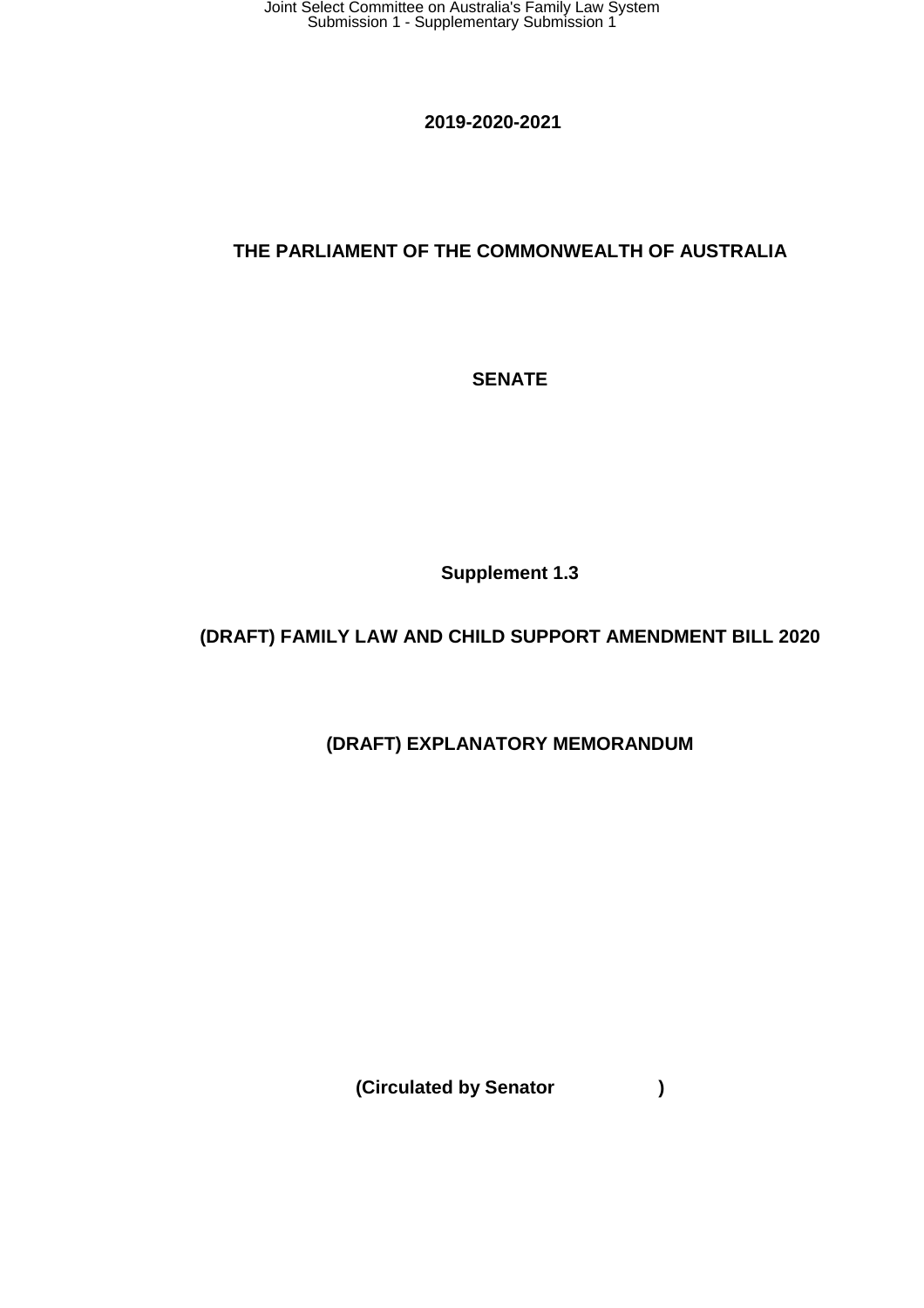## **FAMILY LAW AND CHILD SUPPORT AMENDMENT BILL 2020**

#### **OUTLINE**

The objective of this bill is to provide fairness and equality in the Family Law and the Child System.

Once having been involved with family law and child support issues, most people will invariably ask themselves one (1) or two (2) of the following questions.

- 1. What was the cause of their unfair and inequitable result?
- 2. How can this system be fixed to prevent this problem from happening to other people, in the future?

The cause of the problem is currently an unfair agenda.

The solution is provided in the Family Law and Child Support Amendment Bill 2020.

One of the two main proposed amendments in the Bill is that it provides for joint residency as the starting point, after either divorce or separation. The other main amendment is that it allows for a more realistic cap on child support payments.

All of the proposed amendments in the Bill are aimed at providing more fairness and equality to the Family Law and Child Support System.

#### **Financial impact statement**

There is no financial impact from these amendments.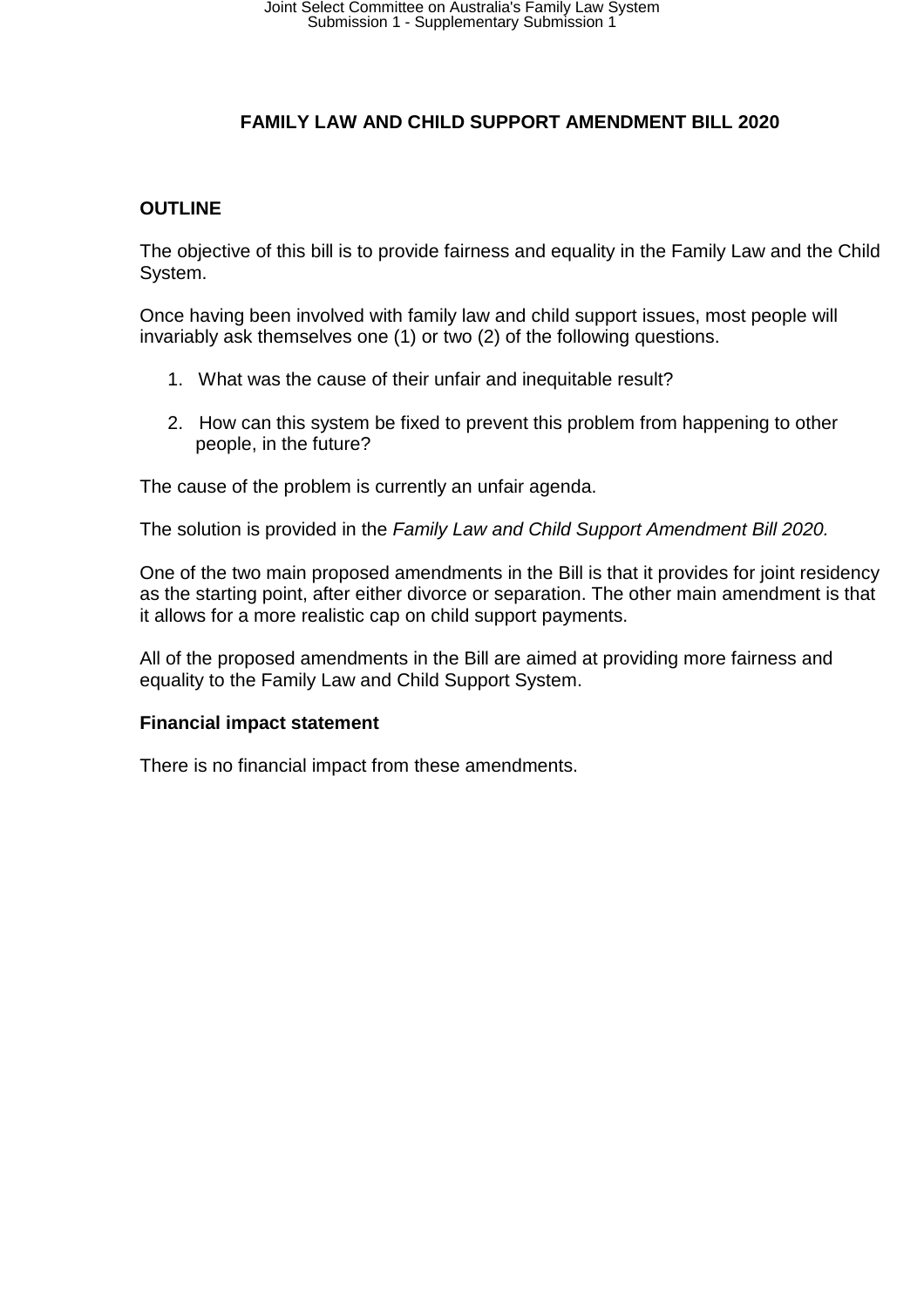## **NOTES ON CLAUSES**

**Clause 1** sets out how the Act is to be cited, that is, the Family Law and Child Support Amendment Act 2020.

**Clause 2** provides the commencement date of the Act.

**Clause 3** provides for the Object of the Act

**Clause 4** notes that court may consider material which is extrinsic to the Act to be interpreted, if to do so would assist the court to find the meaning of the Act. For example, the extrinsic material may include any report of a Committee of the Parliament where that material was laid before Parliament before the enactment of the provision.

**Clause 5** provides that each Act that is specified in a Schedule is amended or repealed as set out in that Schedule.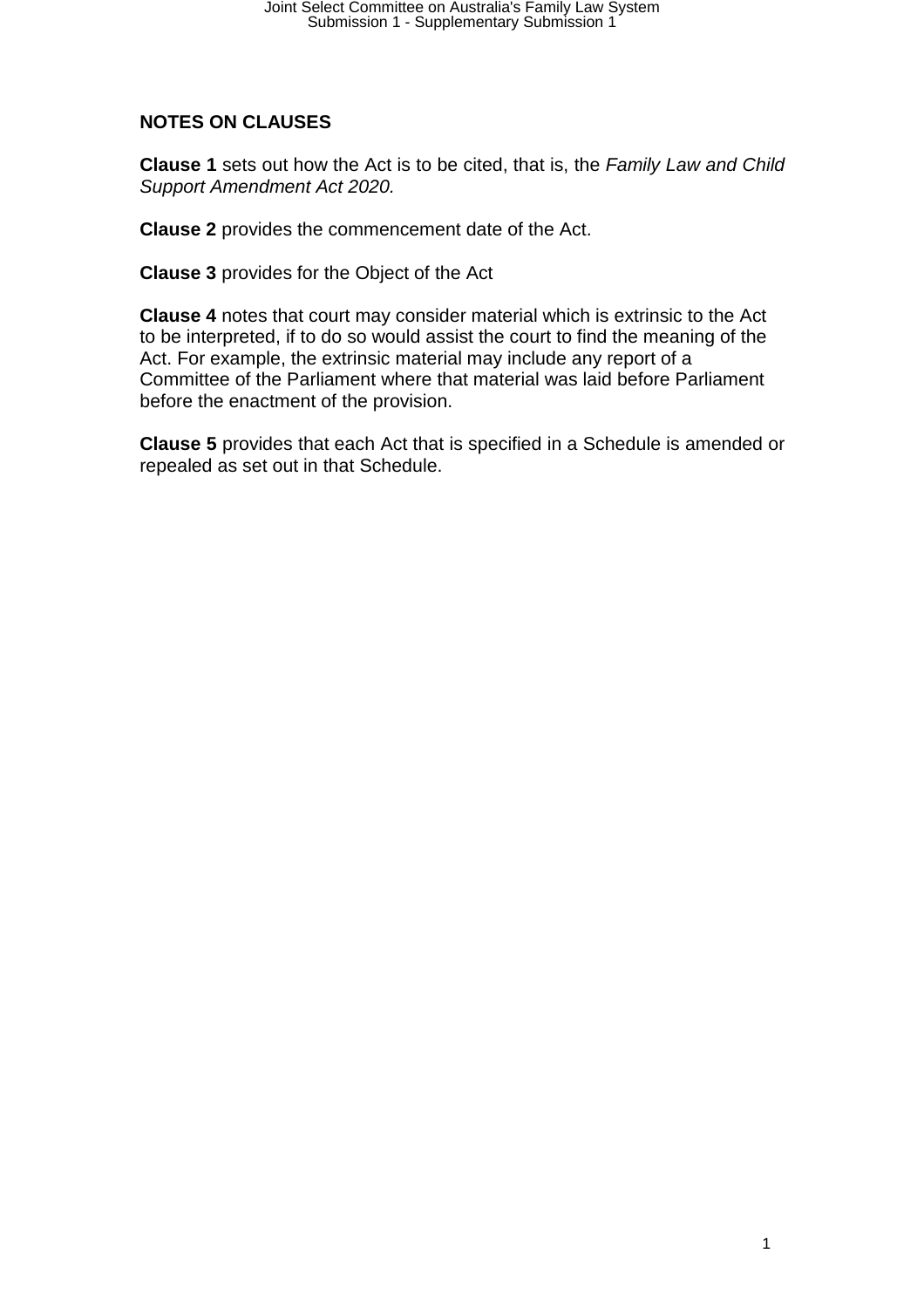## **Schedule 1—Rebuttable Presumption of Joint Residency**

#### **Summary**

The first part of Schedule 1 provides for a rebuttable presumption of joint residency. The second part of Schedule 1 reverses some of the negative effects of the Family Law Amendment (Family Violence and Other Measures) Act 2011.

#### **Background**

In 2002, the then Senator Len Harris tabled the Family Law Amendment Joint Residency Bill 2002. The first section of Schedule 1 is substantially the same as the details that formed that bill. This is with some modifications necessary to suit the current family law legislation.

It is noted that the Family Law Amendment Joint Residency Bill 2002 was not debated and the bill subsequently lapsed.

The House of Representatives Standing Committee on Family and Community Affairs also conducted a series of hearings on joint custody in 2003. The Committee released its report into child custody and child support on 29 December 2003. The report was titled "Every Picture Tells a Story".

The key reason for holding the Inquiry was to determine whether or not to recommend a rebuttable presumption of joint child custody and also to review child support issues. In their report, the Standing Committee recommended that regard to the joint custody issue, that courts only consider equal time.

As a result of the Standing Committee's recommendation, amendments were then made to the Family Law Act 1975 in 2006. However, although equal time was then considered by the courts, it was generally still not implemented, in practice.

Later the Family Law Amendment (Family Violence and Other Measures) Bill 2011 was passed by Parliament. The family violence bill was passed by the Senate on 22 November 2011 and by the House of Representatives on 24 November 2011.

The Family Law Amendment (Family Violence and Other Measures) Act 2011 (Act no. 189 of 2011) then came into effect on 7 June 2012. This legislation provided a significant change to the operation of the Family Law Act 1975.

As a result of this amending legislation made in 2011, the 2006 "consideration" of equal time provisions was now to be given a "secondary" consideration – i.e. after alleged or otherwise issues of family violence which were now given the first priority.

Whilst the 2006 amendments did not go far enough in allowing for a rebuttable presumption of joint child custody; the family violence amendments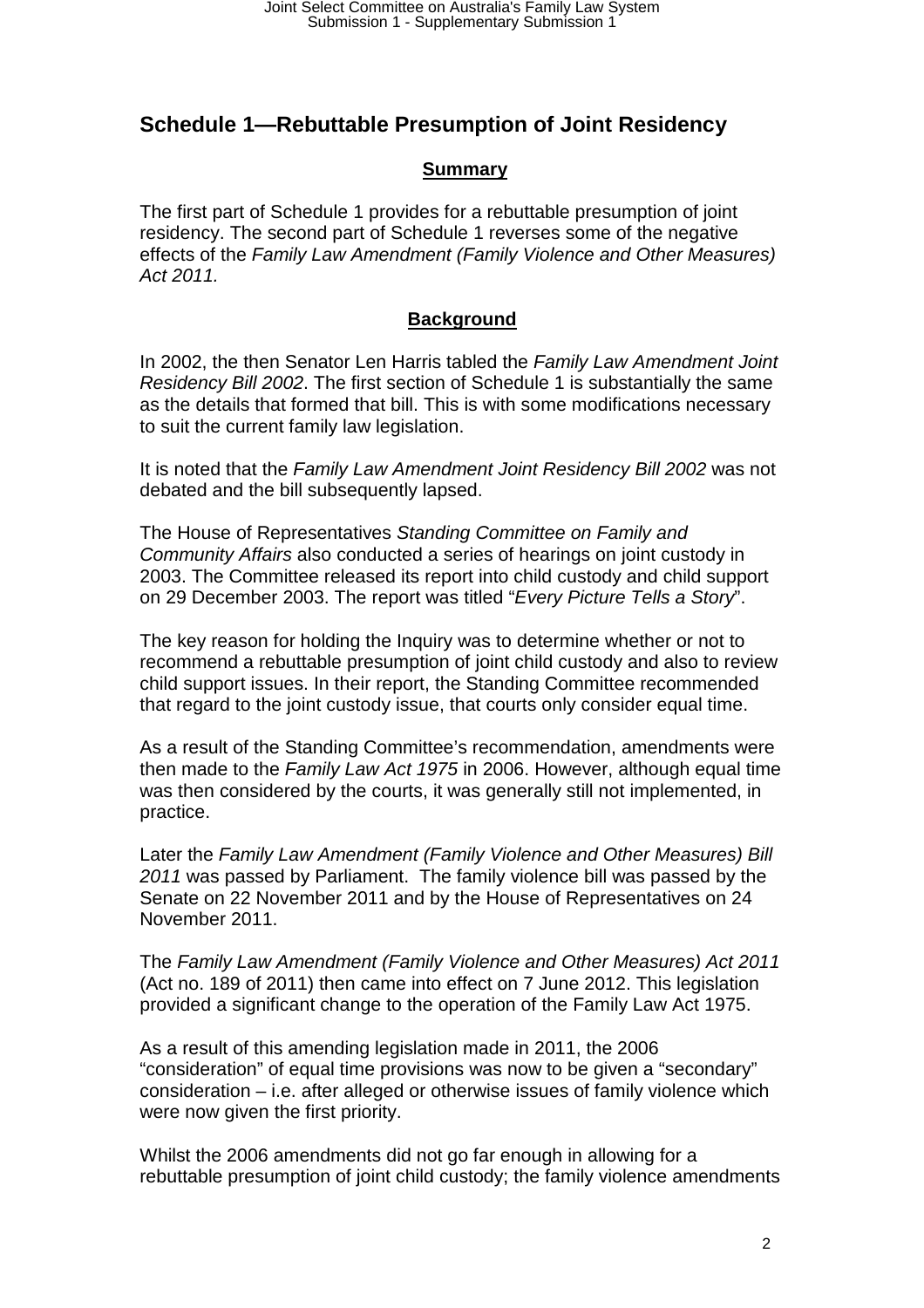made in 2011 then significantly undermined attempts at children being able to have contact with both parents after either separation or divorce.

This is to the point that children now have less contact with both parents than before the 2006 amendments occurred.

The proposed amendments in the second part of Schedule 1 seek to address this inequality.

#### **Explanation of the changes**

The first part of Schedule 1 provides for a rebuttable presumption of joint residency/joint custody.

The second part of Schedule 1 reverses some of the more negative effects of the Family Law Amendment (Family Violence and Other Measures) Act 2011. This is so that the need of children to have contact with both parents will now have a greater precedence over issues of family violence.

## **Schedule 2—Providing Parents with Individual Rights**

#### **Summary**

The word "paramount" is to be replaced with the word "primary" in the Family Law Act 1975. This change is with regard to the "best interests" principle or the paramountcy principle (as it is often called) in Part VII of the Family Law Act 1975.

#### **Background**

The difference in the words "*paramount*" and "*primary*" is important. At present the best interests of the children are "*paramount*" – that is, they are determinative.

The lack of parental rights and the rights of other relatives is a key problem in family law.

The paramountcy principle is currently defined in Section 60CA of the Family Law Act 1975. It states that:

In deciding whether to make a particular parenting order in relation to a child, a court must regard the best interests of the child as the paramount consideration.

The word "*paramount*" is mentioned in 29 locations of the Act (including section 60CA above).

United Nation's Convention on the Rights of the Child.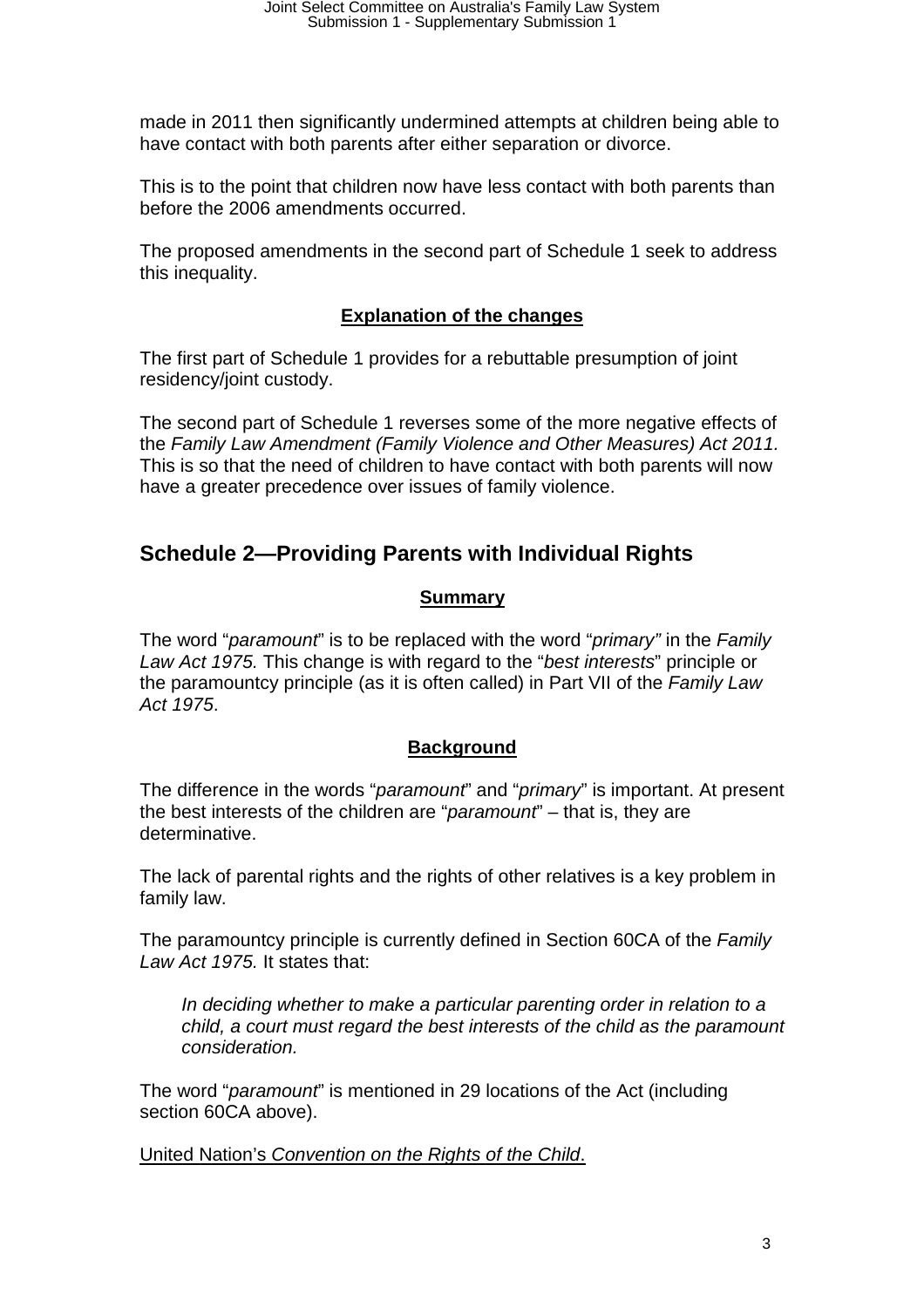Australia was one of the 160 countries that signed the United Nation's Convention on the Rights of the Child in 1989. Item 1 of Article 3 of the UN Convention states that the best interests of the child shall be a primary consideration.

The specific wording of the UN Convention is as follows:

1. In all actions concerning children, whether undertaken by public or private social welfare institutions, courts of law, administrative authorities or legislative bodies, the best interests of the child shall be a primary consideration

#### **History**

The paramountcy principle was contained in section 64(1) of the original Family Law Act 1975.

The wording of the section 64(1) was then as follows:

(a) the court shall regard the welfare of the child as the paramount consideration;

Since that time, the paramountcy principle has been relocated several times within later amendments of the Family Law Act 1975

The principle was relocated to section 60D by the Family Law Amendment Act 1987.

It was then returned to section 64(1) by the Family Law Amendment Act 1991. At the second relocation, the paramountcy principle was slightly re-worded in section 64(1) as follows:

(a) the court must regard the welfare of the child as the paramount consideration;

The main change made in the 1991 amendment was inconsequential in that the word "shall" was simply changed to the word "must".

A more significant change was made to the paramountcy principle as a result of the Family Law Reform Act 1995. The words "best interests" from Article 3 of the above United Nations Convention replaced the word "welfare" in the paramountcy principle.

At the same time, the paramountcy principle was moved to section 95E of the Family Law Act.

It is noted that the word "*primary*" or the words "a *primary*" were not similarly adopted from United Nations Convention. No formal explanation was provided for this exclusion.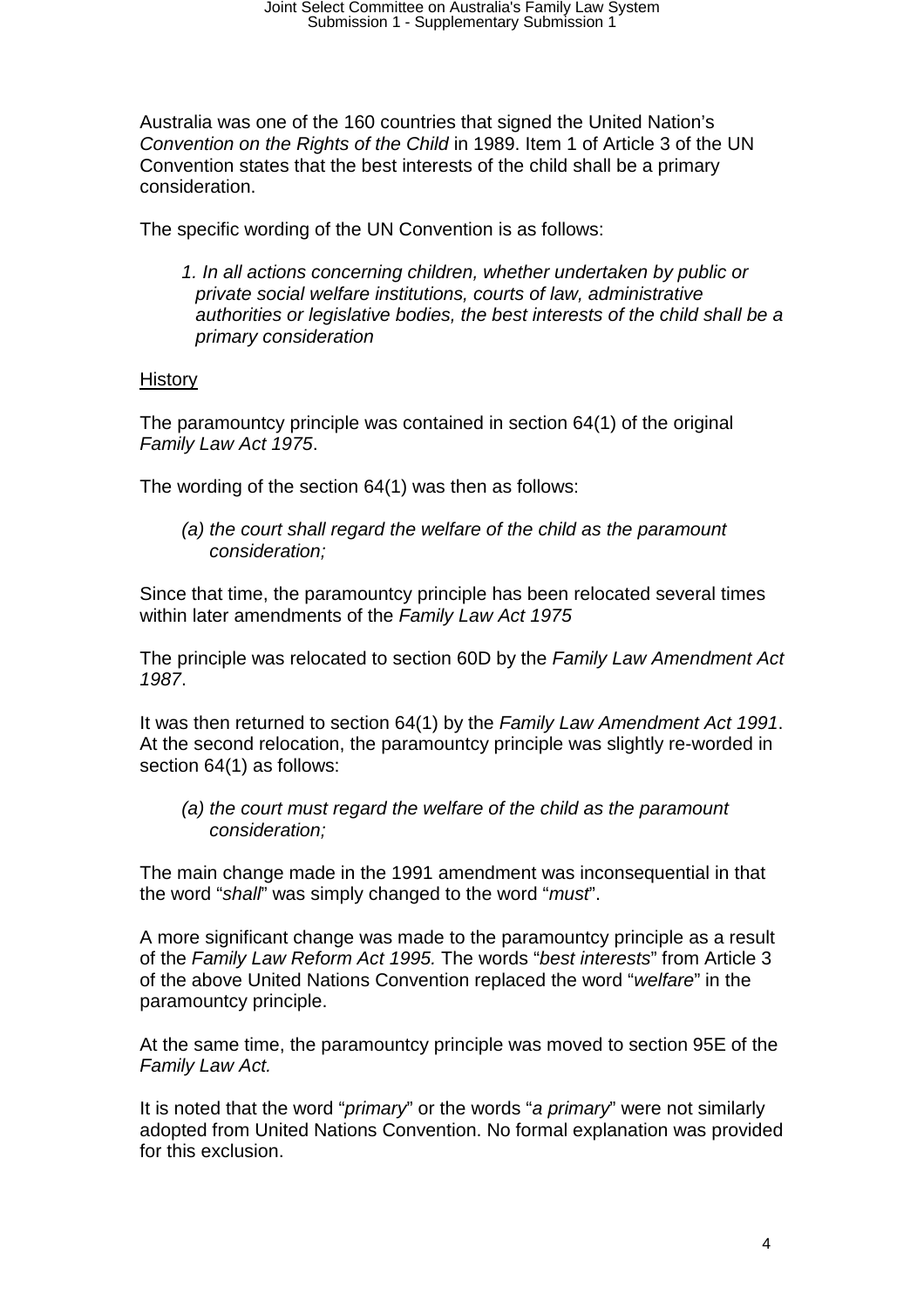(reference: Family Law Reform Bill 1994 Explanatory Memorandum cat 94 47236 paragraphs 337 to 340, cat 94 51390 paragraphs 327 to 332 and cat 94 53416 paragraphs 327 to 332).

The wording of the paramountcy principle in section 65E was then as follows:

.

…… a court must regard the best interests of the child as the paramount consideration".

Following further amending legislation in 2006, the principle was then relocated to its current location of section 60CA of the Act. The wording in section 60CA remained the same as what it had been in the previous section 65E.

#### **Explanation of the changes**

The paramountcy principle means that only children have rights under the current family law legislation. As a result, parents and other relatives, who should have rights, actually have no rights.

The replacement with the word "primary" would more closely mirror the wording of Item 1 of Article 3 of the United Nation's Convention on the Rights of the Child. This would be the same result with the replacement of the definite article "the" with the indefinite article "a" before the word "primary".

The inclusion of the indefinite article "a" before the word "primary" would mean that there could be more than one primary consideration, viz. the parents and other relatives.

As a result, the replacement of the words "the paramount" with "a primary" would mean that parents and other relatives would now at least have had some rights in family law proceedings involving children.

## **Schedule 3—Restoration of Individual Privacy**

#### **Summary**

Section 16C of the Child Support (Registration and Collection) Act 1988 and Section 150D of the Child Support (Assessment) Act 1989 will be repealed.

#### **Background**

Privacy should be a vital concern for everyone in our community.

Section 16C of the Child Support (Registration and Collection) Act 1988 and section 150D of the Child Support (Assessment) Act 1989 allows government employees in the Child Support Programme to have access to Tax File Numbers (TFN) and other tax information, without the affected person's permission.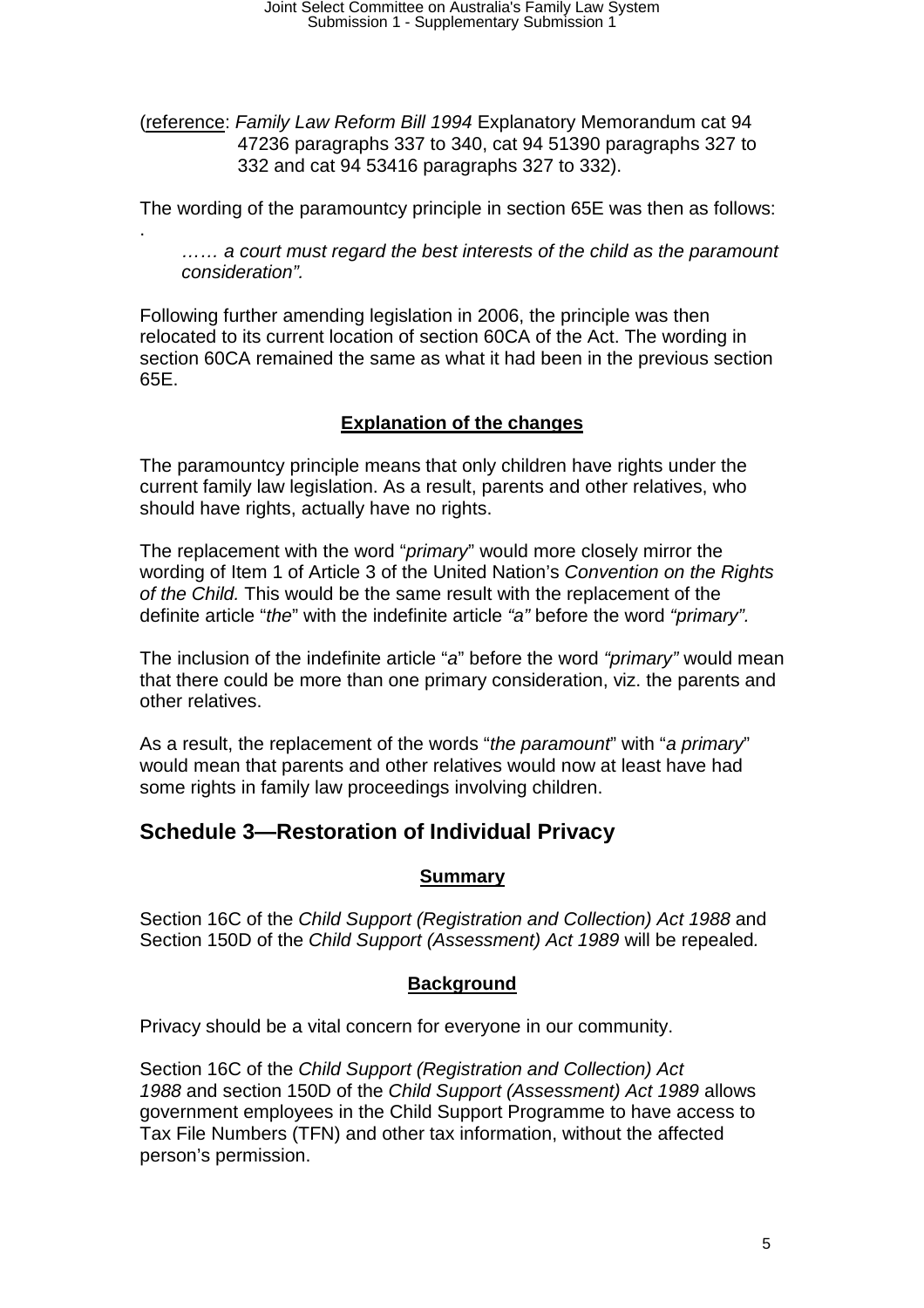Nearly all government employees in the Child Support Programme are given the delegated authority by the Child Support Registrar to have this access.

As such, the Tax File Number (TFN) system has been allowed to become a child support identification system. This is a similar identification system to that was proposed in the failed Australia Card Bill 1986.

When the Australia Card Bill 1986 ultimately failed to pass Parliament for the third time in 1988, the then Labor Government introduced the TFN system. On 1 September 1988, the Treasurer Paul Keating presented the Taxation Laws Amendment Bill (Tax File Numbers) 1988 to Parliament.

During the second reading speech, Paul Keating said in Parliament that:

There will be no requirement on people to produce a card or any other evidence of their tax file number. No other government or nongovernment agency will have access to the Tax Office file number registration system, nor will it be able to use an individual's tax file number for any registration system of its own.

Under the current legislation and contrary to the above statement, the Child Support Programme is allowed to obtain a person's TFN and tax information directly from the Australian Taxation Office (ATO), without the affected person's permission. Also, contrary to the above statement, the Child Support Programme has its own registration system that is based on a person's TFN.

## **Explanation of the changes**

The Child Support Programme is part of the Department of Human Services (DHS). With the repealing of Section 16C of the Child Support (Registration and Collection) Act 1988 and Section 150D of the Child Support (Assessment) Act 1989, the exchange of information between the DHS and the ATO would still be permitted. This is by the secrecy provisions of the child support legislation.

These secrecy provisions are still provided in sub-sections 16(2A), 16(3)(ca) and 16(6) of the Child Support (Registration and Collection) Act 1988 and sub-sections 150(2A), 150(3)(ca) and 150(6)) of Child Support (Assessment) Act 1989.

In addition, the child support legislation specifically authorises the Registrar to request, but not compel, a person to provide a written statement of their TFN (section 16B of Child Support (Registration and Collection) Act 1988 and section 150B of the Child Support (Assessment) Act 1989). This part of the child support legislation would remain unchanged.

## **Schedule 4—Remove the Unnecessary Link Between Family Tax Benefit Payments and Child Support**

## **Summary**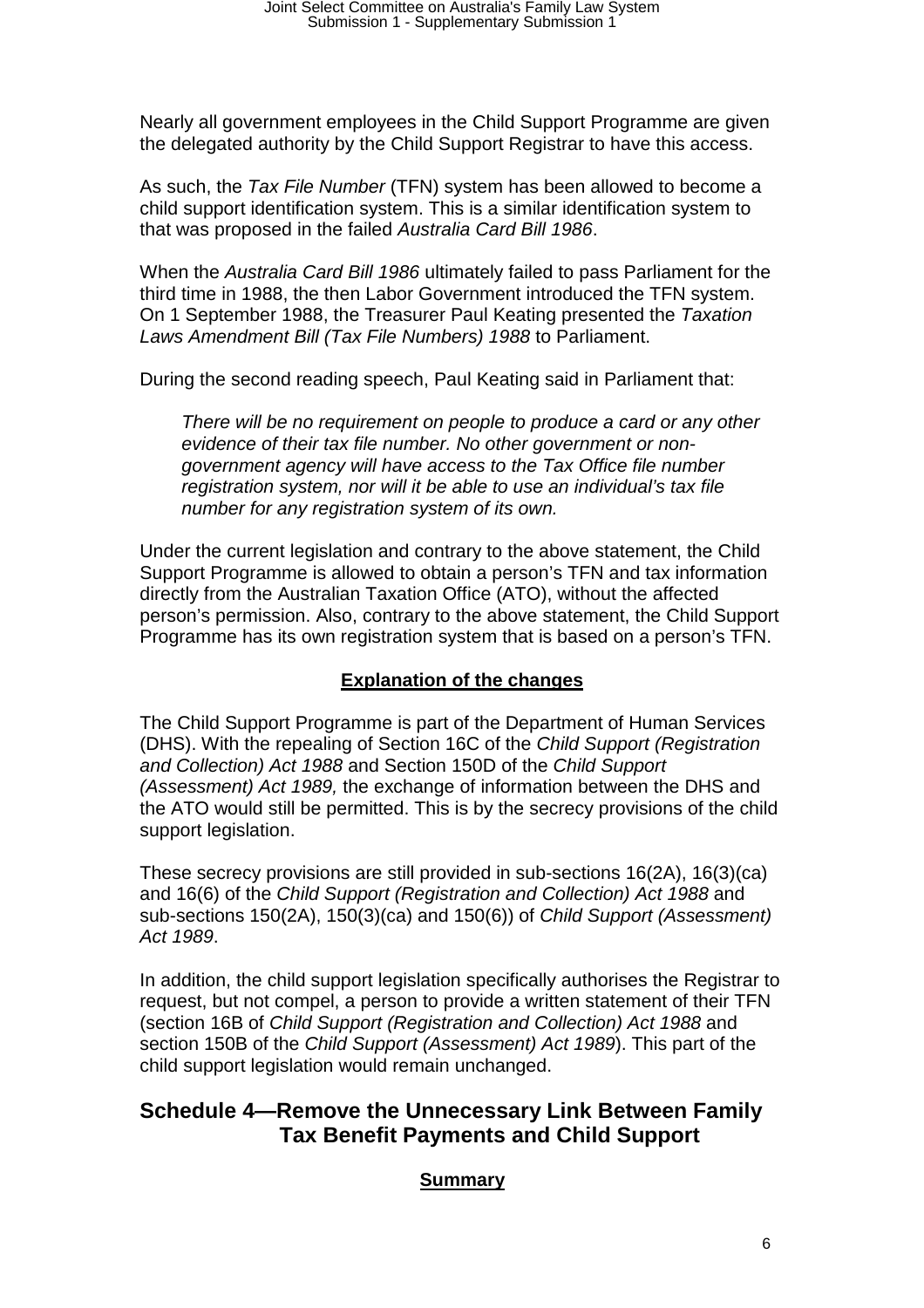Section 151A of the Child Support (Assessment) Act 1989 and Clause 10 of Schedule 1 of A New Tax System (Family Assistance) Act 1999 will be repealed.

#### **Background**

In order to receive more than the minimum Family Tax Benefits (FTB) Part A payment, a custodial parent/payee is required by Centrelink to undertake what is called the Reasonable Action Test.

The recipient of the FTB is normally the custodial parent (which is generally the child support payee). The FTB payment is only made to the non-custodial parent if it is applied for and the care/contact is above 35 per cent.

As a result, the Reasonable Action Test would normally only apply to the custodial parent.

This means that the custodial parent needs to take reasonable maintenance action by doing one of the following:

- apply to register with Child Support,
- apply to Child Support for the acceptance of a child support agreement,

or

take reasonable action to change from being the payer under a child support agreement to being the child support payee for a child whom the individual has more than 65% care.

When applying for family tax benefits, the custodial parent would generally tick the box for the first option on the application form, i.e. apply to register with Child Support.

If one of the three boxes on the application is not ticked and if Centrelink decides that "reasonable action" has not been taken; then only the minimum Family Tax Benefit Part A payment is made to the custodial parent.

Therefore joining the Child Support Scheme is linked to the payment of Family Benefit Part A payments. As a result, most parents, particularly those on lower incomes, are effectively forced into the Child Support Scheme. This is when there may be other options available.

The end result is that the Reasonable Action Test promotes unnecessary conflict between the child support payee and the payer.

#### Clawback.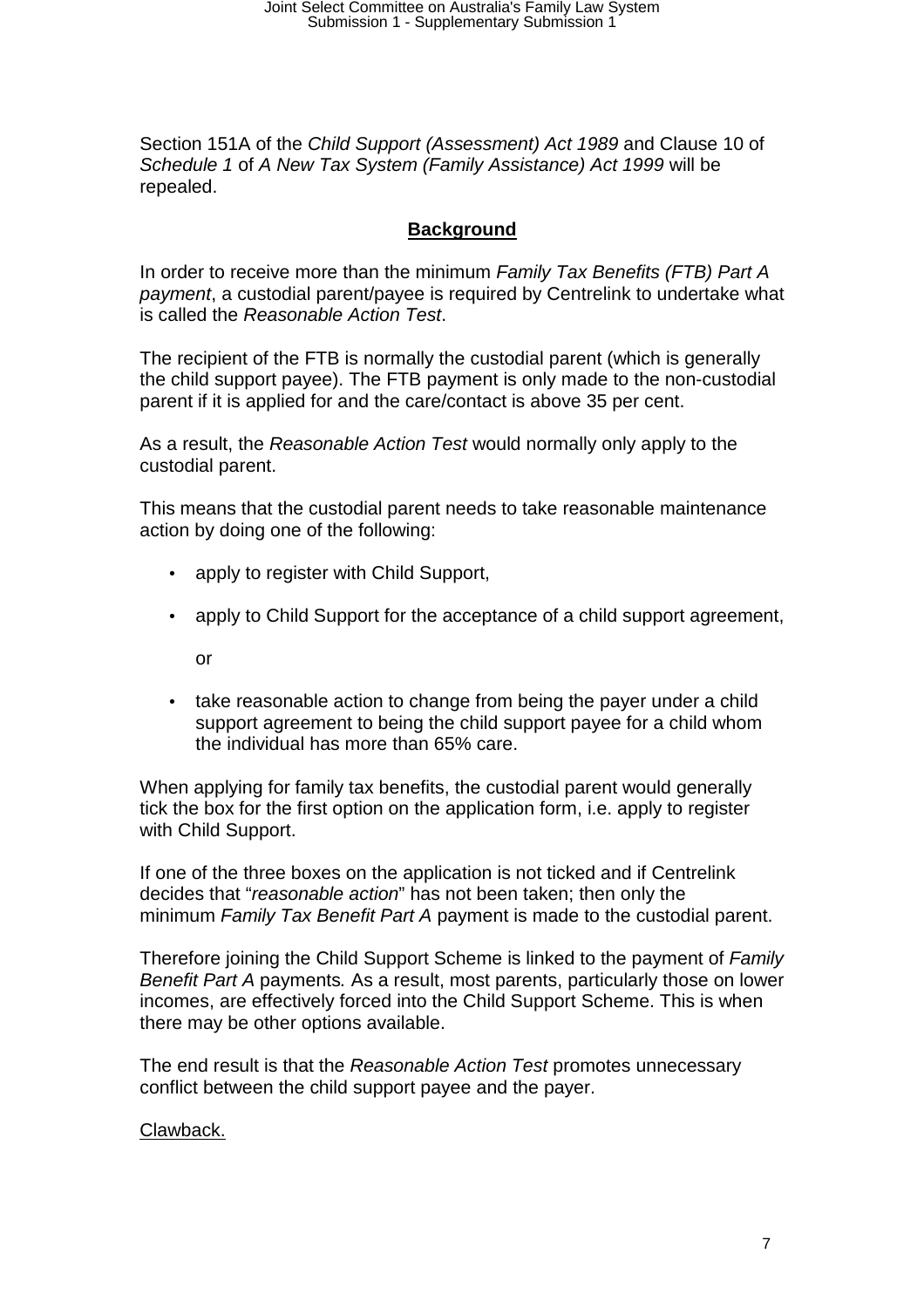The Department of Families, Housing, Community Services and Indigenous Affairs (FACHSIA) in their "Annual Report 2000-01" provided the following definition of "Clawback": –

"Clawback" is a measure of the savings in Family Tax Benefit that can be attributed to the operation of the Child Support Scheme. In other words, it measures the payments that Centrelink would have been required to make to resident parents if they had not been in receipt of child support payments from the non-resident parent. The Clawback arising from reductions in Family Tax Benefit outlays was \$380.4 million in 2001.

It is noted that the above financial information has not been made publicly available since 2001.

There is little financial benefit for the Government or the custodial parent to continue with this artificially-created linkage. The Government's savings are "soaked up" in the running of the Child Support Programme. The value of these savings was \$380.4 million in 2001. At the same time, the custodial parent can lose up to 50 per cent of their Family Tax Benefit Part A payment through "Clawback".

#### **History**

The Government has changed the "Reasonable Action Test" over a number of years. The requirement to take reasonable action was previously set out in section 1069-K3 of the Social Security Act 1991. The changes that have taken place to section 1069-K3 are provided below:

- From 20 September 1990 to 31 December 1992, the requirement to take reasonable action applied to recipients of a number of payments.
- Between 1 January 1993 and 19 March 1998, the reasonable action test applied only to recipients of Sole Parent Pension and Family Allowance.
- From 20 March 1998, the requirement to take reasonable action applied only to those who are seeking payment of Family Allowance at more than the minimum rate, including component and supplementary payments the rate of which would be affected by maintenance income.

It is noted that the Family Tax Benefit Part A payments were formerly called Family Allowance payments and sometime prior to that it was called Child Endowment payments. All three (3) types of payments are similar.

In 1999, the provisions for the Reasonable Action Test were then transferred to a new act. This new act was called A New Tax System (Family Assistance) Act 1999.

At the same time, that section 1063-K3 was deleted from the Social Security Act 1991, a new section 151A was added to the Child Support (Assessment) Act 1989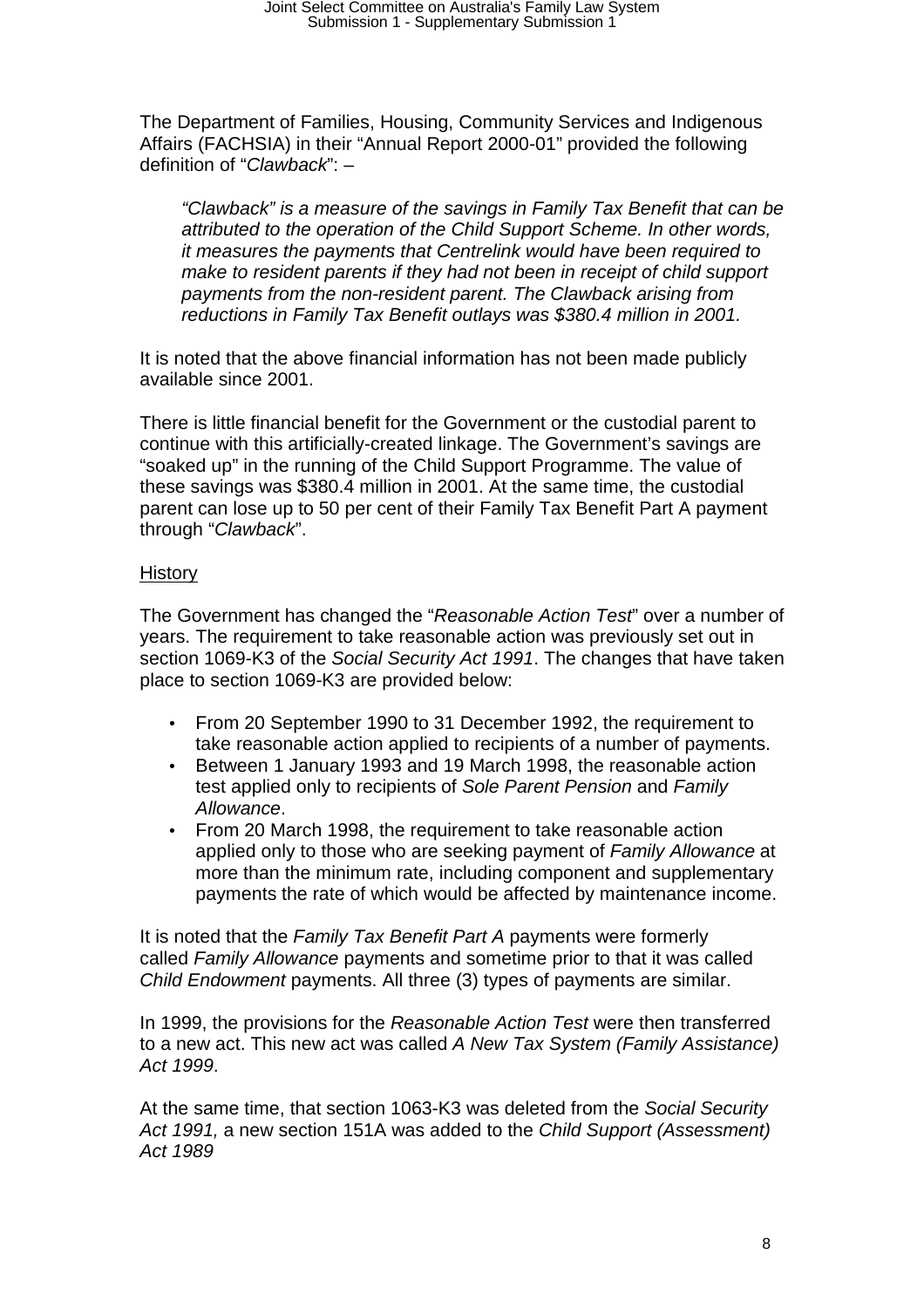Section 151A of the Child Support (Assessment) Act 1989 states that the payment of the Family Tax Benefit Part A is determined by applying Clause 10 of Schedule 1 of A New Tax System (Family Assistance) Act 1999.

#### **Explanation of the changes**

These changes will remove the Reasonable Action Test from child support matters.

## **Schedule 5—Reduce Court Secrecy and Increase Accountability of the Family Court**

#### **Summary**

The repealing of section 121 and substitution with a new section 121 and the insertion of a new section 121A will reduce court secrecy and increase the accountability of the courts and tribunals that have jurisdiction under the Family Law Act 1975.

Section 102PC will be modified so that there is no inconsistency between that section and sections 121 and 121A.

#### **Background**

The original section 121 of the Family Law Act "Restriction on publication of evidence" significantly restricted the publication of any proceedings or evidence in proceedings carried out under the Family Law Act 1975. Penalties were fairly severe in that they were either heavy fines or imprisonment.

There was a perception in the community that the Family Court operated as a "star chamber".

As a result, the original section 121 was then repealed in 1983 and substituted with a new section 121.

The amended section 121 "Restriction on publication of court proceedings" did allow for some publication of family law proceedings. However this was with approval of the court. At the same time, penalties were still fairly severe in that there are still either heavy fines or imprisonment not exceeding one year or both. That is, the imposition both of these two (2) types of penalties could be an option for the same offence.

Section 121 was further amended in 1991 so that the only option was imprisonment not exceeding one year.

The 1991 amendment of section 121 results in wording that is similar to the current version of section 121 (relatively minor amendments were made to section 121 in 1999, 2000, 2003, 2015 and 2016).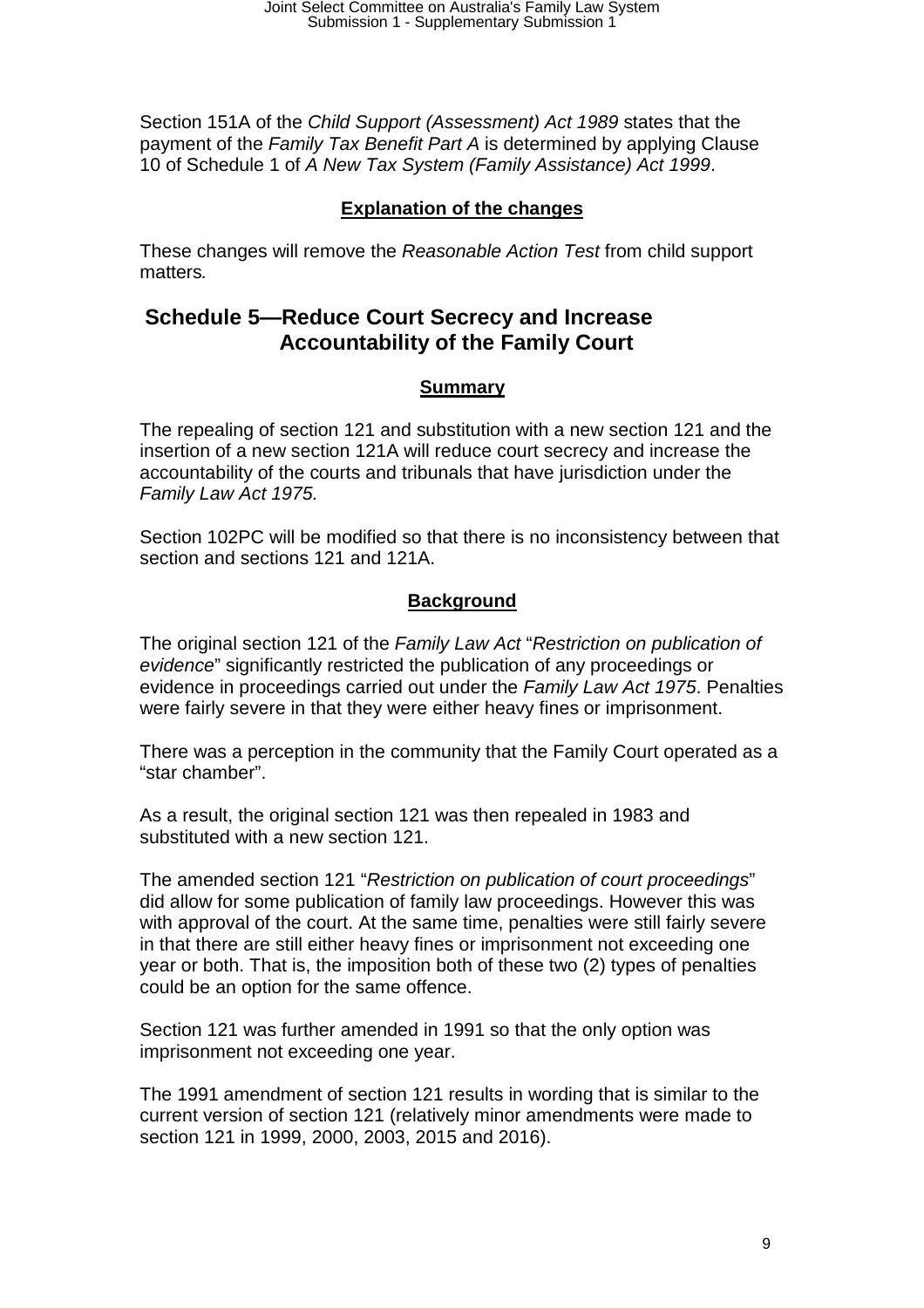Since 1983, approval is still required to be given by the court. As such, there is a current perception in the community that the Family Court still operates as a "star chamber".

The passing of this proposed amendment would result in a greater reduction of this adverse community perception of the Family Court. At the same time, public scrutiny would no doubt increase the accountability of the Family Court.

#### **Explanation of the changes**

It is appreciated that some media restrictions are still required. However, there is no justification for an almost complete media "blackout". Publication of court cases are able to occur without providing undue duress to the participants.

Section 69 of the UK Magistrates Court Act 1980 states that family law proceedings are open to the press, but are closed to the general public.

Whilst allowing for publication by the press, section 71 of the UK Magistrates Court Act 1980 sets out certain restrictions.

Section 71 states, in part, that:-

It shall not be lawful to print or publish, or cause to be printed or published, in relation to any judicial proceedings for divorce or familyrelated matter any particulars other than the following:

- (i) The names, addresses and occupations of the parties and witnesses.
- (ii) The grounds of the application and a concise statement of the charges, defences and counter-charges in support of which evidence is given.
- (iii) Submissions on any point of law arising in the course of the proceedings and the decision of the court thereon
- (iv) The decision of the court and any observations made by the court in giving it.

Section 71 is then subject to some further restrictions provided in section 97 of the UK Children Act 1989.

Section 97 states, in part, that:-

No person shall publish any material which is intended, or likely, to identify:

– any child as being involved in such proceedings, or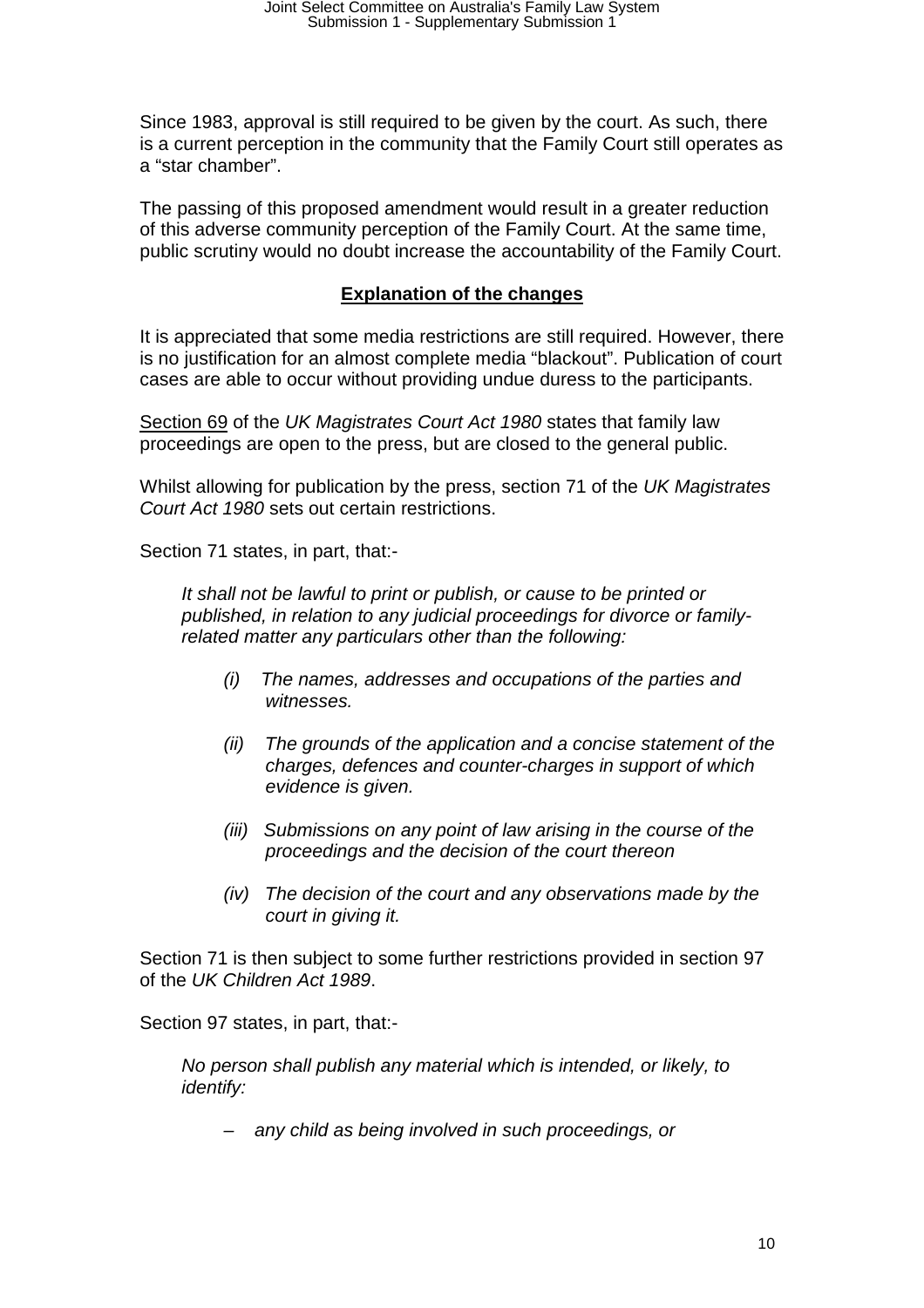– an address or school as being that of a child involved in such proceedings.

The wording from the above UK legislation has been substantially used to assist in the wording of the amended section 121 and the new section 121A.

#### Section 102PC

Section 102PC has also been amended to indicate that sections 121 and 121A have priority with regard to publication issues.

## **Schedule 6—Increase the Accountability of the Child Support Commonwealth Officers**

#### **Summary**

Paragraph (s) is deleted from Schedule 1 of the Administrative Decisions (Judicial Review) Act 1977.

#### **Background**

The Administrative Decisions (Judicial Review) Act 1977 (ADJR Act) allows an aggrieved person to apply to the Federal Court or the Federal Circuit Court for a judicial review of the administrative decisions made by Commonwealth officers.

This is a judicial review process and it is not an appeal on the merits as would be the case in a hearing conducted by the Administrative Appeals Tribunal ("AAT").

Nearly all of the Child Support Registrar's administrative decisions, that are made under either or both the Child Support (Registration and Collection) Act 1988 and the Child Support (Assessment) Act 1989, are capable of judicial review under the ADJR Act.

The exception is determinations made under Part 6A of the Child Support (Assessment) Act 1989 (that is, decisions on a parent's application to change a child support assessment or on a Registrar initiated change of child support assessment)

This exception for determinations made under Part 6A of the Child Support (Assessment) Act 1989 would be removed by the deletion of paragraph (s) from Schedule 1 of the ADJR Act.

#### History

In 1992, the change of child support assessment process was added to Part 6A of the Child Support (Assessment) Act 1989. The amending legislation was the Child Support Legislation Amendment Act 1992 – Act no 13 of 1992.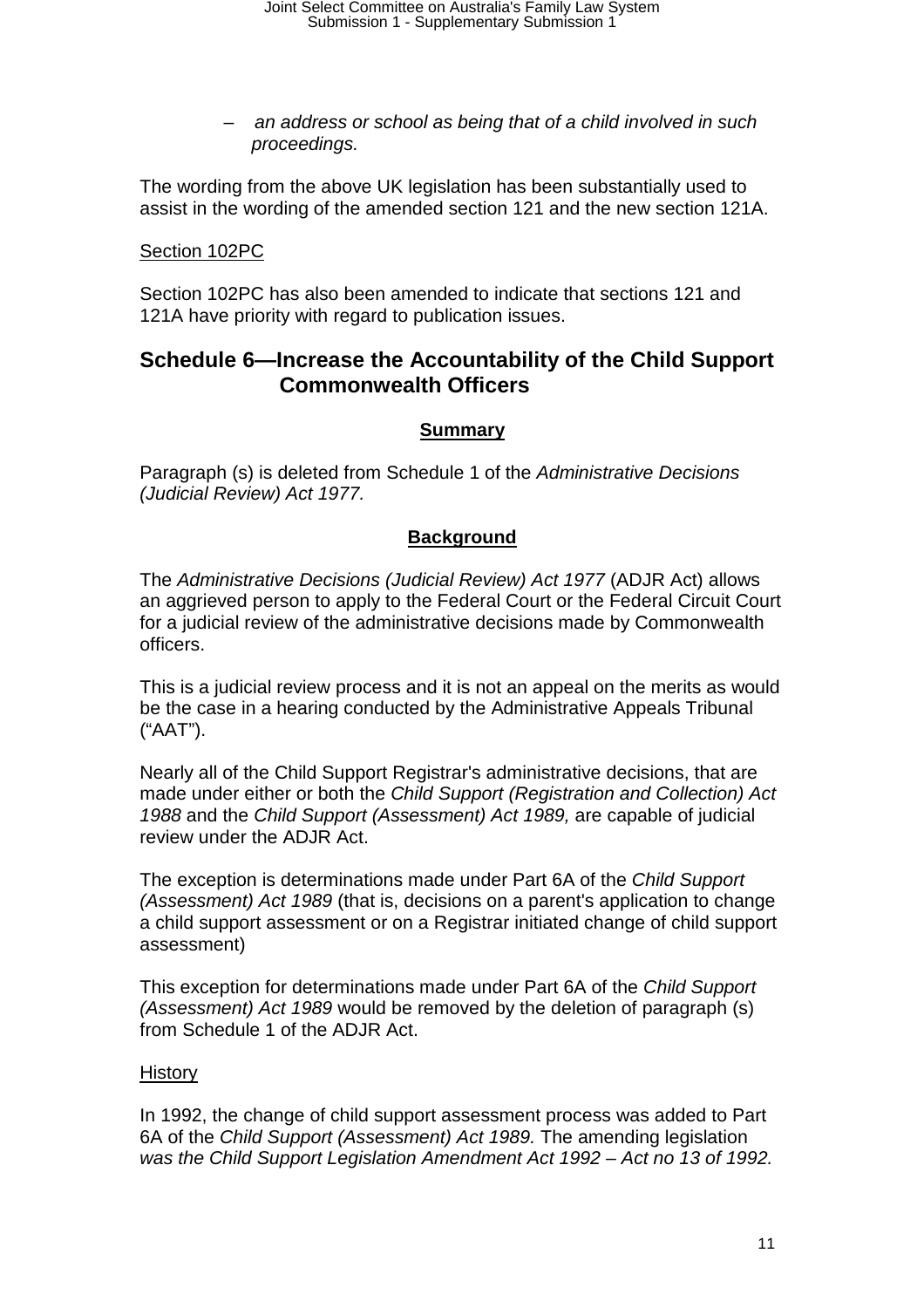The exemption paragraph (s) was then later added to Schedule 1 of the ADJR Act. This was as a result of the Child Support Legislation Amendment Act (no.2) – Act no 151 of 1992.

Subsequent to 1992 and prior to 31 December 2006, a person aggrieved by a determination made under Part 6A of the Child Support (Assessment) Act 1989, could take their new administrative assessment to a court having jurisdiction. The matter would be heard "de novo" with fresh evidence being provided by the participants.

Paragraph (s) still prevented judicial review of the original administrative decision (except for a short period between the passing of the above two amending acts in 1992).

Therefore the original decision made by the Senior Case Officer was not part of the re-hearing by the court. The only item that was reviewed was the new child support administrative assessment that had been made as a result of the Senior Case Officer's decision.

As a result of the Child Support Legislation Amendment (Reform of the Child Support Scheme--New Formula and Other Measures) Act 2006, from 1 January 2007 to 30 June 2015, an aggrieved person could then take the original administrative decision to the Social Security Appeals Tribunal (SSAT) on appeal. The matter was heard on a merits basis by the SSAT. If that person was still dissatisfied, then that decision made by the SSAT could then be taken to the AAT on a point of law.

As a result of further amending legislation, since 1 July 2015, the original decision can now be taken to the Administrative Appeals Tribunal (AAT), with that tribunal taking over the function of the SSAT. The AAT now hears the matter on a merits basis.

#### Merit versus Judicial Review

The AAT hears a matter on a merit basis. That is, it "stands in the shoes" of the primary decision-maker and can make a fresh decision based on the information available to it. The objective of the review by the AAT is to ensure that 'the correct or preferable' decision is made.

On the other hand, a judicial review is directed towards ensuring that the decision made by the primary decision-maker was properly made within legal limits. This is not part of the brief of the AAT.

The ADJR Act should be made available to the aggrieved person, so that he or she can be able to have a judicial review of the original administrative decision made under Part 6A of the Child Support (Assessment) Act 1989 One by-product of the judicial review process is an accountability factor. A decision-maker whose determination can be subject to judicial oversight is less likely to follow a personally preferred policy to decide cases in a particular way that merely suits that person.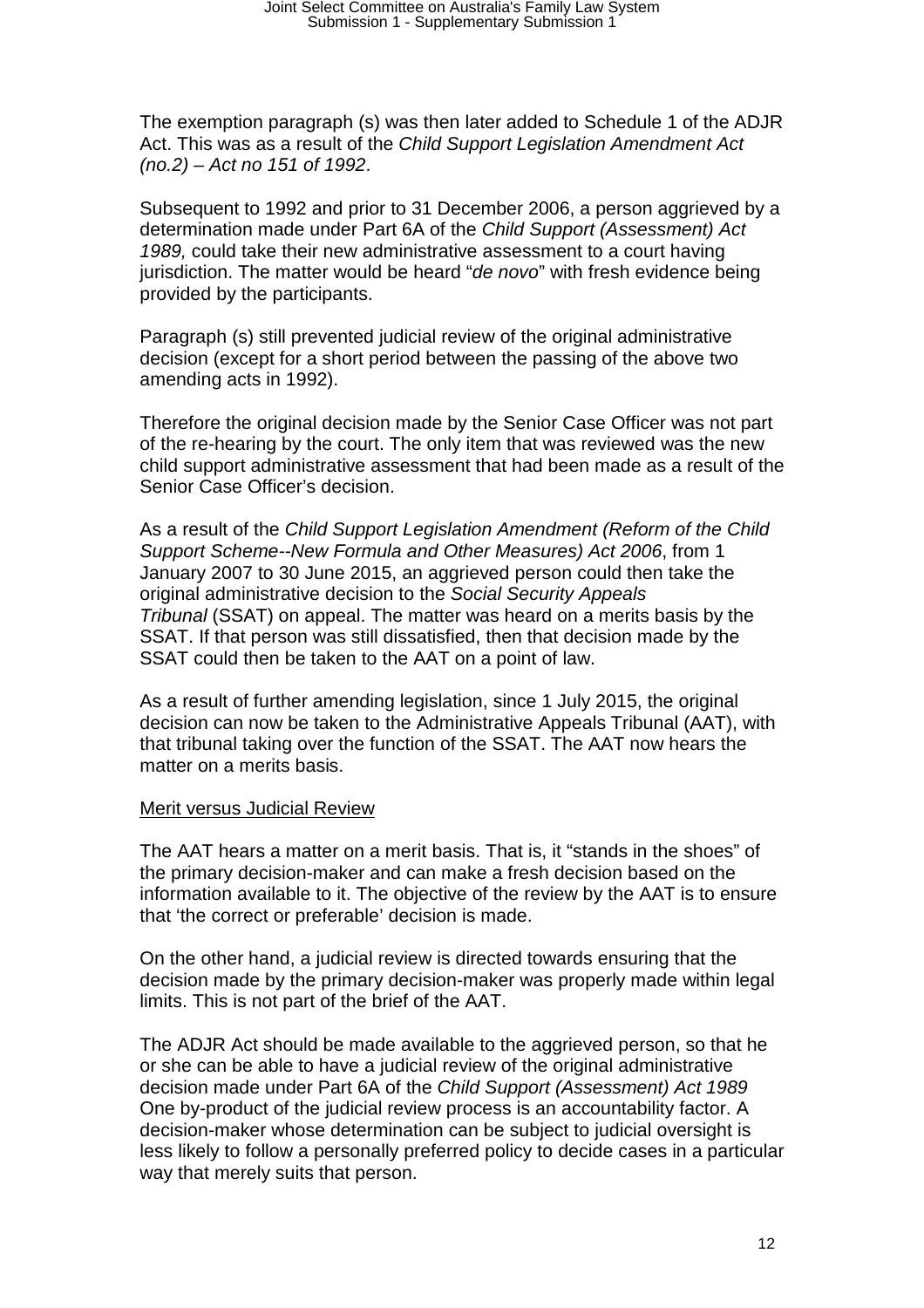## **Explanation of the changes**

With the removal of paragraph (s), the Child Support Registrar's administrative decisions, made under Part 6A of the Child Support (Assessment) Act 1989, can now be subject to judicial review under the Administrative Decisions (Judicial Review) Act 1977.

## **Schedule 7—Child Support Registrar to be Governed by the Rules of Evidence**

#### **Summary**

The wording "bound by any rules of evidence" would be inserted into section 98H of the Child Support (Assessment) Act 1989 and into section 33 (with respect to child support matters) of the Administrative Appeals Tribunal Act 1975.

#### **Background**

Most Tribunals are not governed by the rules of evidence. However determinations, made by a child support senior case office under Part 6A of the Child Support (Assessment) Act, are often seen by the public as being judicial in nature. Similarly any review by the Administrative Appeals Tribunal is often seen in the same way.

As noted in Schedule 6 above, prior to the implementation of the Child Support Legislation Amendment (Reform of the Child Support Scheme--New Formula and Other Measures) Act 2006, and after an internal objection process, the review of the administrative assessment could be carried out by a court with jurisdiction under the child support legislation. The hearings were heard "de novo" and as such would be subject to the rules of evidence.

However since the commencement of above amending Act in 2006, the next stage of the review process after the internal objection generally now has to be carried out by a tribunal. This review was initially carried out by the Social Security Appeals Tribunal and now it is done by the Administrative Appeals Tribunal.

The word "generally" has been used above because a review can still be also heard by an appropriate court rather than by a tribunal This is only if there is another application "on foot" in the court and that the child support review is approved by the judiciary. However this alternative step of going to court seeking a judicial review (that has to follow the rules of evidence) is unusual.

Because of current legislation, neither the review process made before the Child Support Registrar (under Part 6A) nor appeal process conducted by the Administrative Appeals Tribunal is currently governed by the rules of evidence.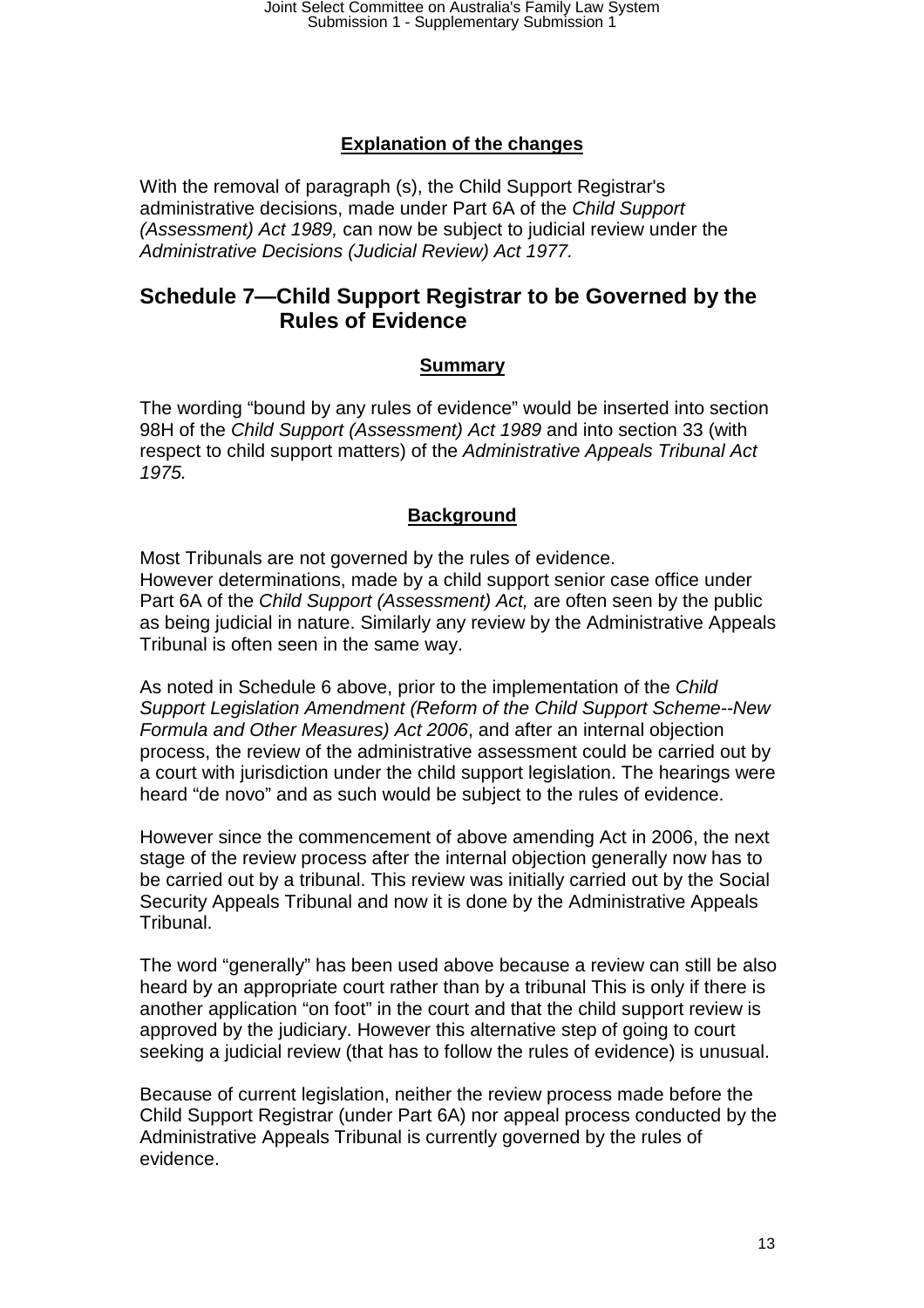There is a general expectation in the community that these hearings should be government by the rules of evidence i.e. by the Cth Evidence Act 1995.

These amendments would allow for this expectation to be materialised.

#### **Explanation of the changes**

Determinations conducted under section 98H of the Child Support (Assessment) Act 1989 and reviews conducted under section 33 (with respect to child support matters) of the Administrative Appeals Tribunal Act 1975 would now be governed by the rules of evidence i.e. by the Cth Evidence Act 1995.

## **Schedule 8—Restriction of Access to Tax File Numbers**

#### **Summary**

These changes are designed to remove the ability of the government employees of the Child Support Programme to arbitrarily access another person's tax file information. This is unless the affected person(s) has been notified and has also approved of this access occurring.

#### **Background**

There are heavy penalties for wrongly accessing tax information. The two main legislative sections that restrict this access are:

- 1. Section 8WA of the Taxation Administration Act 1953 "Unauthorised requirement etc. that tax file number be quoted"
- 2. Section 8WB of the Taxation Administration Act 1953 "Unauthorised recording etc. of tax file number"

Both sections were added as a result of the Taxation Laws Amendment (Tax File Numbers) Act 1988.

The Taxation Commissioner is able to access tax file numbers because of section 202C of the Income Tax Assessment Act 1936. This section works on the basis that a person provides a tax file declaration. Otherwise that person is liable to maximum taxation (reference Items 1.60 ff of the Explanatory Memorandum of A New Tax System (Tax Administration) Bill 1999).

Prior to 2001, section 8WD of the Taxation Administration Act 1953 stated that the Tax Commissioner was also the Child Support Registrar.

Because of this fact, the government employees of the Child Support Agency (as the Child Support Programme was previously named), deemed that they had direct access to a person's tax file number and tax details. This was because the Tax Commissioner was also the Child Support Registrar and that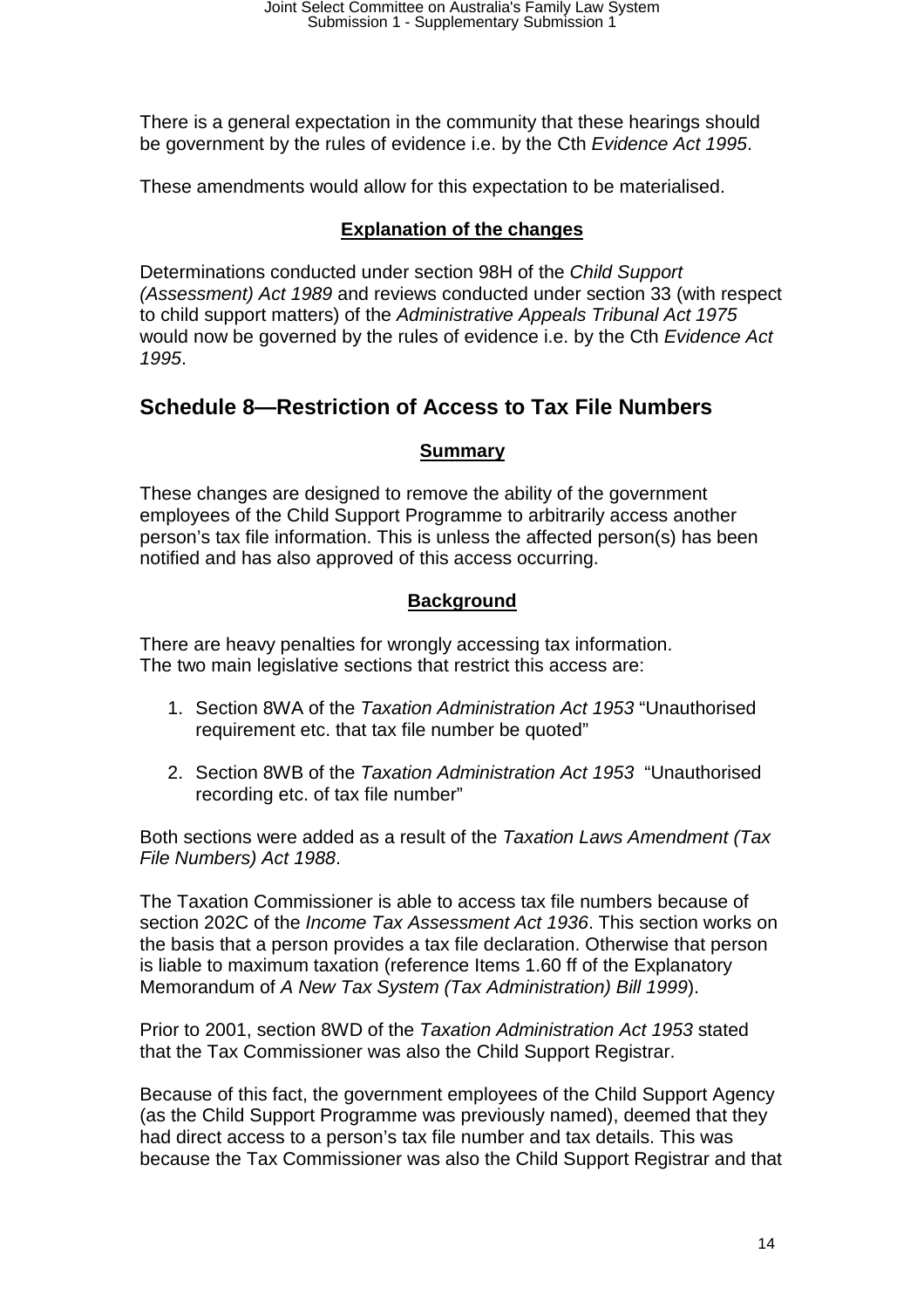person delegated access to certain government employees of the Child Support Agency.

It could be argued that the Tax Commissioner, acting as the Child Support Registrar, did not have the authority to allow the Child Support Agency to have legal access to tax file information.

In 2001, amendments in Schedule 5 to the Child Support Legislation Amendment Act 2001 (Act No. 75) were made that repealed section 8WD of the Taxation Administration Act 1953. This consequently removed the Taxation Commissioner from holding the Office of Child Support Registrar.

In 2001, the Child Support Agency was also relocated to another Government department.

However the employees of the Child Support Agency (now known as the Child Support Programme) kept their direct access to a person's tax information after the legislative changes made in 2001.

This was because the Child Support Registrar was provided with a specific exception to this restriction to tax file information that exists under the above sections 8WA and 8WB.

This was done by adding a new item (ga) to sub-section 8WA(1AA)(b) and to sub-sections 8WB(1A)(a) and (b) of the Taxation Administration Act 1953. The wording of item (ga) is as follows:

(ga) to facilitate the administration of the Child Support (Assessment) Act 1989 and the Child Support (Registration and Collection) Act 1988;

Reference to item (ga) was also inserted into section 202 of the Income Tax Administration Act 1936. This was to enable the exemption to take effect.

This exemption applies to the Child Support Registrar. As part of his duties, the Child Support Registrar has then delegated this exception to nearly all of the employees of the Child Support Programme.

#### **Explanation of the changes**

By way of these changes, the government employees of the Child Support Programme would now be restricted from having direct access to a person's tax file information. This is without first obtaining the permission of the person whose information would be accessed by these employees of the Child Support Programme.

It is noted that once the appropriate permission has been obtained, the ATO would still be able to disclose protected information about taxpayers to the Child Support Programme. This is in accordance with section 366-65 of the Taxation Administration Act 1953.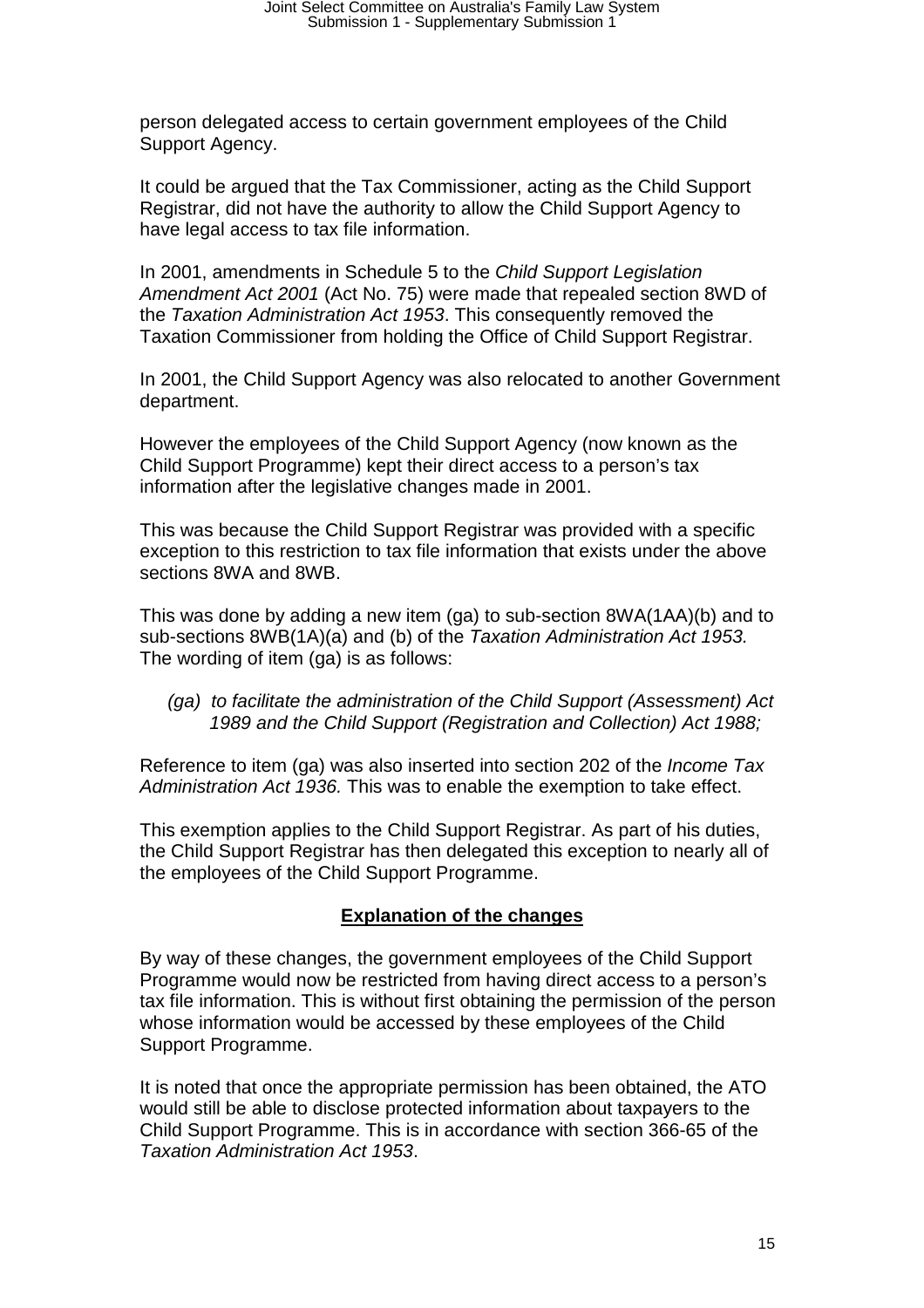## **Schedule 9—Capping of Child Support Payments**

#### **Summary**

Approximately 43 per cent of child support payers are either unemployed or effectively unemployed on very low incomes. (Reference: Table 5.2 of the Child Support Scheme Facts and Figures 2006-07).

Unfair child support assessments have created this disincentive to work.

This is because the present child support formula does not allow for a fair cap on child support payments. A fairer cap can be placed on child support income. This is by simply deleting columns 2 to 6 in the 'Costs of children' table. As a result only column 1 would remain in the table.

### **Background**

As part of the Child Support Legislation Amendment (Reform of the Child Support Scheme – New Formula and Other Measures) Act 2006, a new child support formula was adopted. Part of the formula included the "Costs of Children" table. There are six columns in the table. As stated above, a cap can be placed on the maximum child support payments by deleting columns 2 to 6 in the 'Costs of Children" This is so that the table is left with column 1.

#### **Explanation of the changes**

The proposed changes would provide an incentive for both child support payers and child support payees to obtain better employment opportunities, where they are capable of doing so.

#### Example of a typical child support calculation.

In this typical example, a payer has an adjusted taxable income of \$60,000.00 per annum and the payee has an adjusted taxable income of \$20,000.00 per annum. There are 2 children from the relationship, both under 12 years of age. There are no other dependent children from another relationship. The payer has contact 50 days a year with the 2 children.

The amount of child support payable by the payer is \$8,604.00 per annum.

This is determined by the following 7 steps:-

#### **Step 1 Child Support Income**

Payer

| Adjusted taxable income          | $=$ | \$60,000.00    |
|----------------------------------|-----|----------------|
| Minus a self-support amount      | $=$ | $$24,154.00 -$ |
| Minus a relevant dependent child |     |                |
| Amount                           |     | \$0.00         |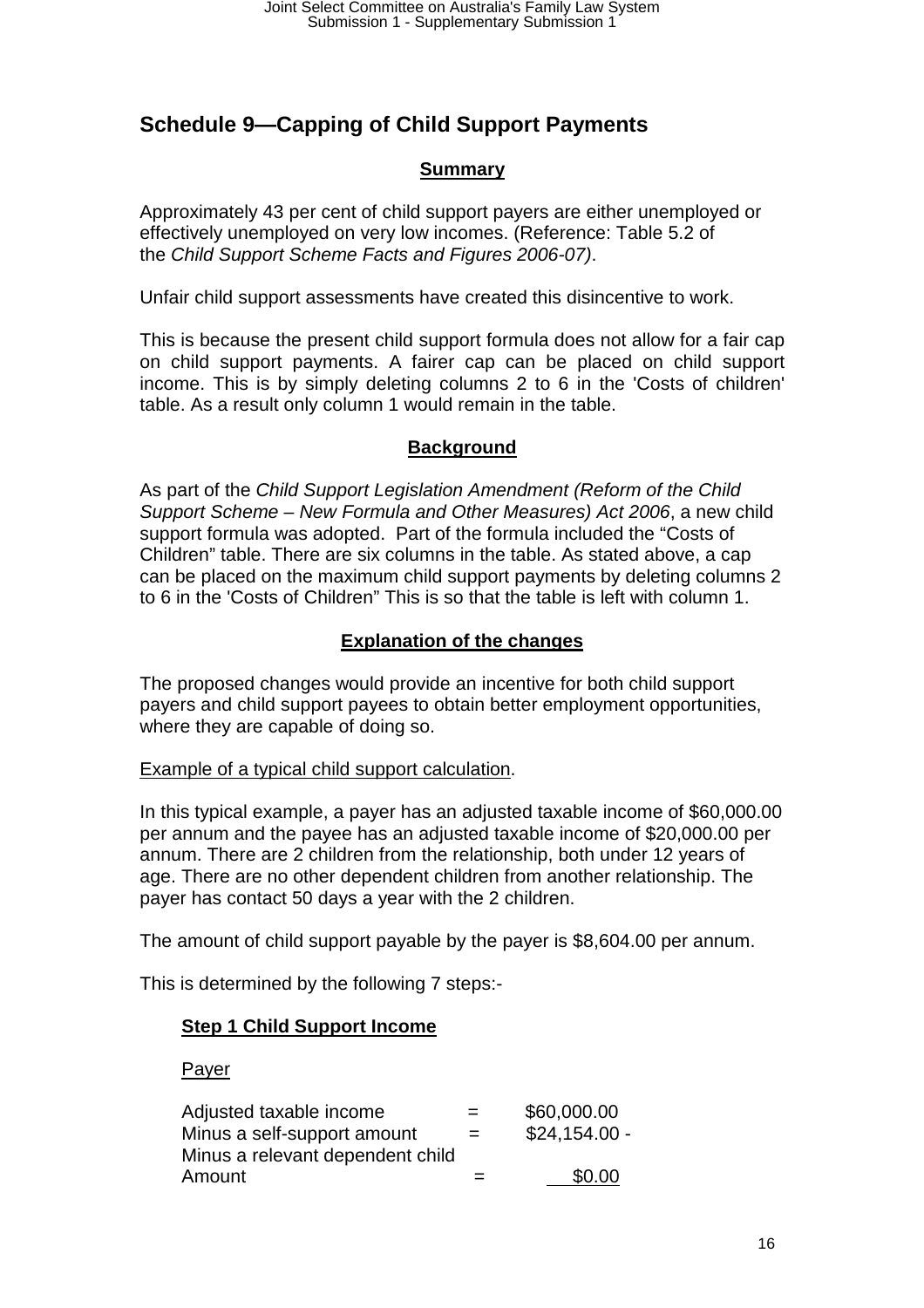The Payer's child support income  $=$  \$35,846.00

#### **Payee**

| Adjusted taxable income              | $=$ | \$20,000.00    |
|--------------------------------------|-----|----------------|
| Minus a self-support amount          | $=$ | $$24,154.00 -$ |
| Minus a relevant dependent child     |     |                |
| Amount                               | $=$ | \$0.00         |
| The Payee's child support income $=$ |     | \$0.00         |

#### **Step 2. The Combined Child Support Income**

The Combined Child Support Income = \$35,846.00

#### **Step 3. Income Percentage**

| The payer's income percentage | $=$ | 100.00 % |
|-------------------------------|-----|----------|
| The payee's income percentage | $=$ | $0.00\%$ |

#### **Step 4. Care of the Child Support Children**

#### Payer

Payer's care of the children = 50 nights per year.

Payer's care level – classified as below regular care

Payer's care percentage = 14.00 %

#### Payee

Payee's care of the children = 315 nights

Payee's care level – classified as above primary regular care

Payee's care percentage = 86.00 %

#### **Step 5. Cost Percentage of the Children**

#### **Payer**

Payer's cost percentage = 0.00 %

#### Payee

Payee's cost percentage = 100.00 %

#### **Step 6. Child support percentage**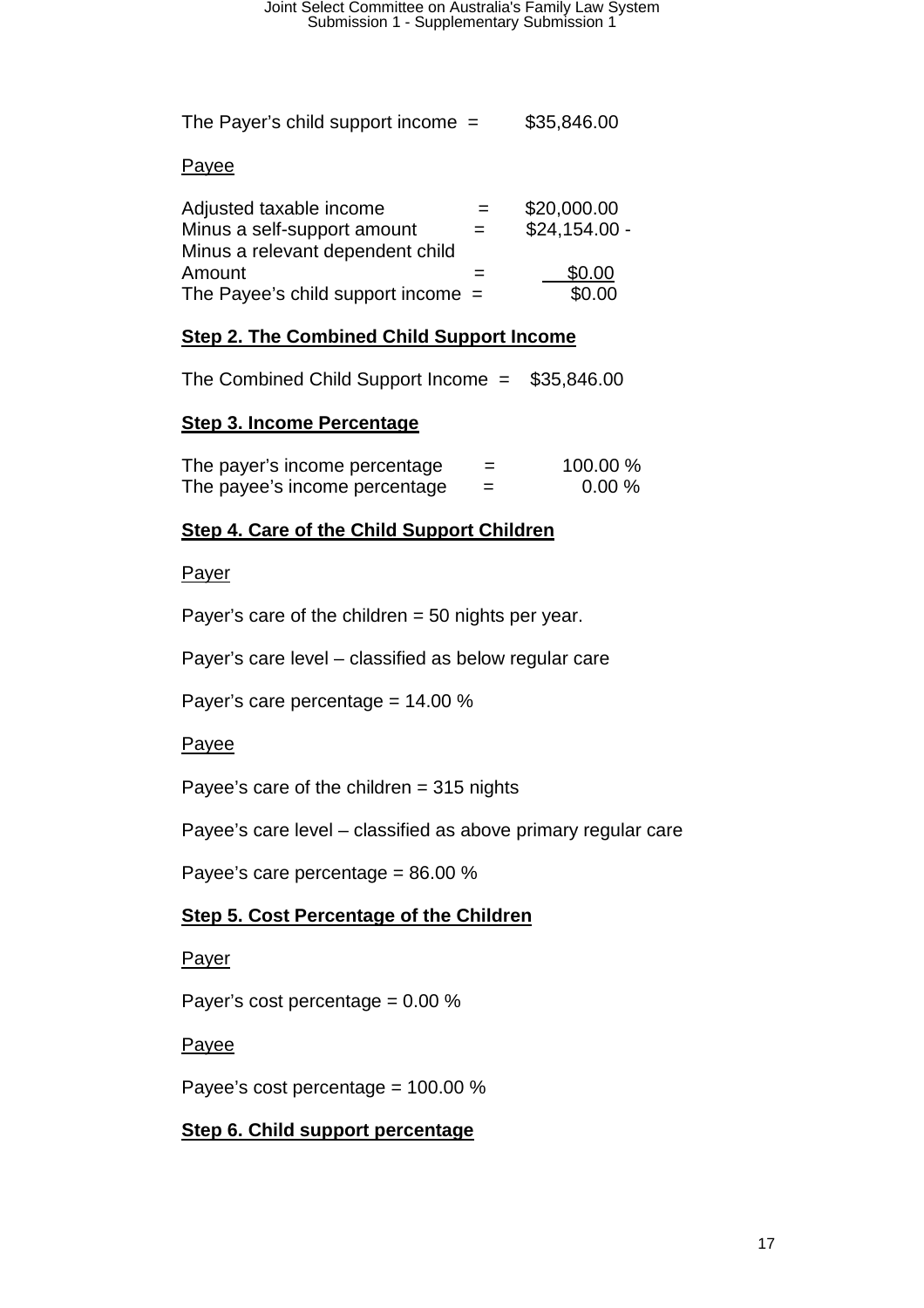Parent's income percentage – parent's cost percentage = child support percentage

#### Payer

| Payer's income percentage $=$   | 100.00 % |
|---------------------------------|----------|
| Payer's cost percentage<br>$=$  | $0.00\%$ |
| Child support percentage<br>$=$ | 100.00 % |

#### Payee

Payee's income percentage  $=$  0.00 % Payer's cost percentage  $= 0.00 \%$ Child support percentage  $= -100.00\%$  (negative)

#### **Step 7. Costs of the Children**

From the Costs of the Children Table, the cost of the children is \$0.24 in the dollar of the combined child support income.

Therefore the costs of the children is  $0.24 \times $35,846.00 = $8,604.00$ .

In this example, the amount of child support payable by the payer is

| Per year:      | \$8,604.00 |
|----------------|------------|
| Per month:     | \$717.00   |
| Per fortnight: | \$330.00   |
| Per week:      | \$165.00   |

The Maximum Assessable Income of the Payer

The maximum assessable income in the above example, would be 1/2 x Male Total Weekly Earnings (MTAWE) + the self support amount (i.e. 1/3 x MTAWE). For 2017, the maximum assessable income of the payer would be  $1/2 \times $72,462 + 24,154 = $60,385.00$  per annum.

This would result in a maximum child support liability of \$8,696.00 per annum.

It is noted that the amount of income of the payee has a minimal effect on the maximum child support liability. For example, if the payee's adjusted taxable income of, say, \$50,000.00 per annum could be substituted into the above example. This is instead of using an adjusted taxable income of \$20,000.00 per annum. The child support liability would be \$8,544.00 per annum (\$152.00 less than what it would have been if the lower adjusted taxable income of \$20,000.00 per annum had been applicable)

#### If the Above Child Support Cap\* was not in Place.

1. Payer's Adjusted Taxable Income of \$100,000.00 Per Annum.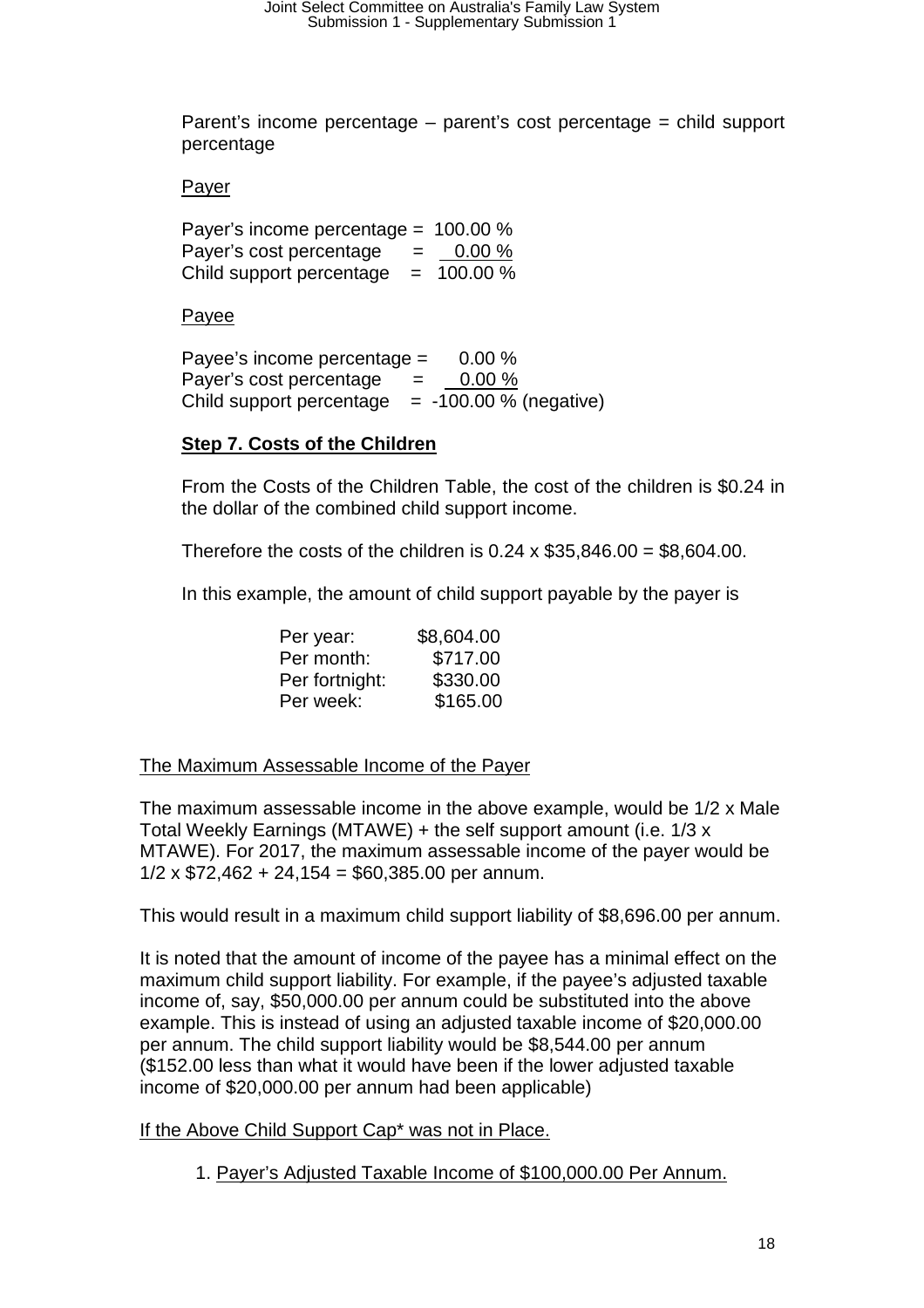Without the above child support cap in place and the adjusted taxable income of the payer had been, say, \$100,000.00 per annum (rather than \$60,000.00 per annum in the above example); then the child support liability would have been \$17,706.00 per annum, in the above example.

#### 2. Payer's Adjusted Taxable Income of \$181,155.00 Per Annum.

Similarly without the proposed child support cap in place, the highest child support liability would be where the combined child support income would be 2.5 times the Male Total Weekly Earnings (MTAWE). In that case, the child support liability would have been \$32,004.00 per annum. This would be based on the child support payer having an adjusted taxable income of \$181,155.00 per annum (again rather than the adjusted taxable income of \$60,000.00 per annum provided in the above example) and with the payee still having the same adjusted taxable income of \$20,000 per annum.

\* Note: If the above child support cap is in place, the child support liability would \$8,696.00 per annum.

#### Other Circumstances.

Other circumstances could occur. This would provide different outcomes. For example, the number of children (maximum of 3), the age and the mix of these children (i.e. the number of children from 1 to 12 years and the number 13 years and over) would result in a different child support liability together with a different maximum annual child support liability.

#### Summary.

This legislative change in Schedule 9 would allow for a fairer cap on child support liabilities. At the same time, it would provide an incentive for both payers and payees to work more gainfully, where they are capable of doing so.

## **Schedule 10—Assets Acquired Prior to the Marriage or the Relationship**

Section 79 "Alteration of property interests" of the Family Law Act 1975 is reasonably ill-defined. This is particularly with regard to the question of determining "future needs".

It is recognised by the courts that although a party cannot claim to have contributed to the acquisition of property or the provision of superannuation obtained by the other before their relationship commenced; he or she may have then contributed to the conservation or improvement of the property or the value of the superannuation fund.